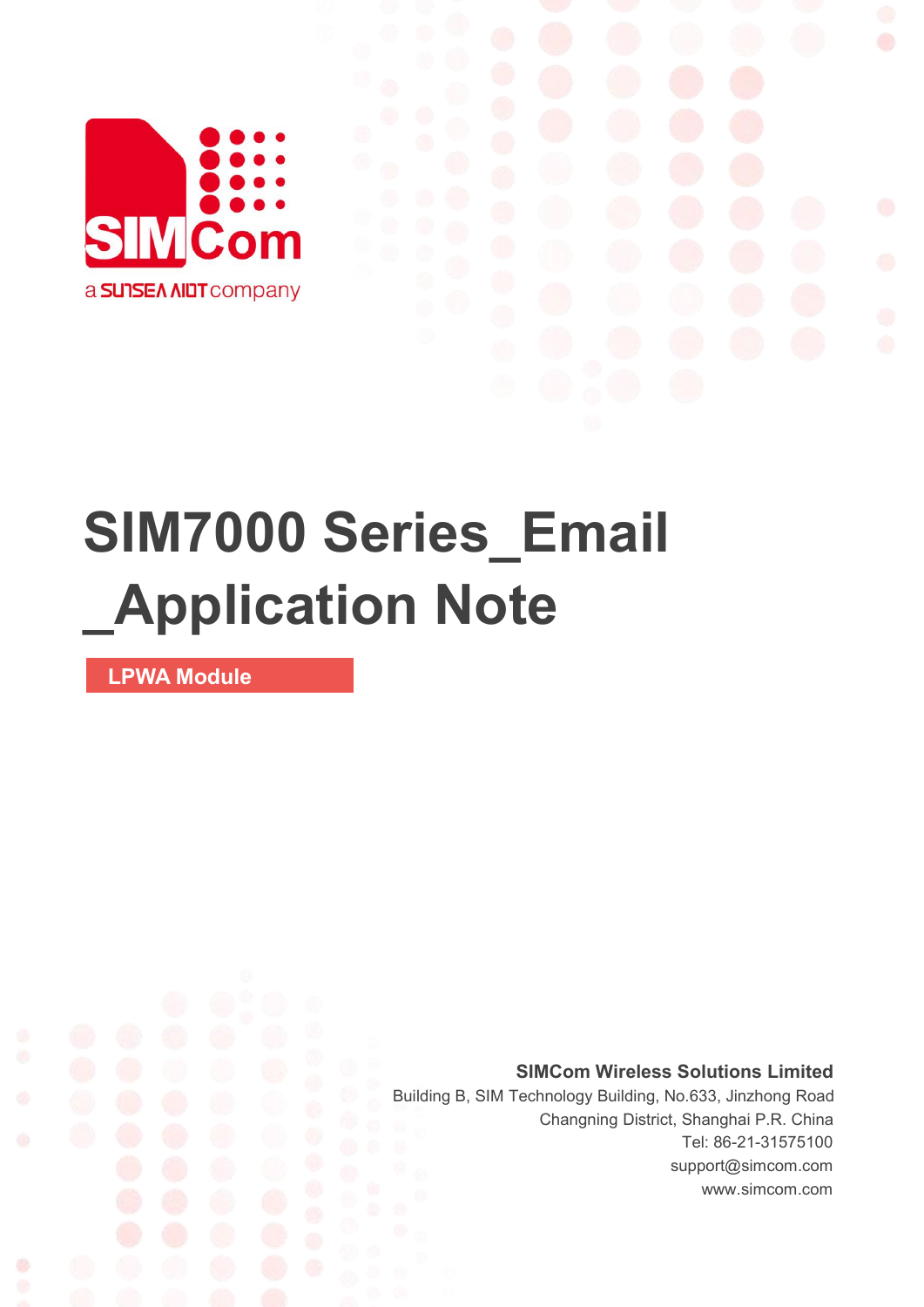

| <b>Document Title:</b> | IM7000 Series_Email_Application Note |
|------------------------|--------------------------------------|
| <b>Version:</b>        |                                      |
| <b>Date:</b>           | <sup>ን</sup> በ2በ በ7 28               |
|                        |                                      |

#### **GENERAL NOTES**

SIMCOM OFFERS THIS INFORMATION AS A SERVICE TO ITS CUSTOMERS. TO SUPPORT APPLICATION AND ENGINEERING EFFORTS THAT USE THE PRODUCTS DESIGNED BY SIMCOM. THE INFORMATION PROVIDED IS BASED UPON REQUIREMENTS SPECIFICALLY PROVIDED TO SIMCOM BY THE CUSTOMERS. SIMCOM HAS NOT UNDERTAKEN ANY INDEPENDENT SEARCH FOR ADDITIONAL RELEVANT INFORMATION, INCLUDING ANY INFORMATION THAT MAY BE IN THE CUSTOMER'S POSSESSION. FURTHERMORE, SYSTEM VALIDATION OF THIS PRODUCT DESIGNED BY SIMCOM WITHIN A LARGER ELECTRONIC SYSTEM REMAINS THE RESPONSIBILITY OF THE CUSTOMER OR THE CUSTOMER'S SYSTEM INTEGRATOR. ALL SPECIFICATIONS SUPPLIED HEREIN ARE SUBJECT TO CHANGE.

#### **COPYRIGHT**

THIS DOCUMENT CONTAINS PROPRIETARY TECHNICAL INFORMATION WHICH IS THE PROPERTY OF SIMCOM WIRELESS SOLUTIONS LIMITED COPYING, TO OTHERS AND USING THIS DOCUMENT, ARE FORBIDDEN WITHOUT EXPRESS AUTHORITY BY SIMCOM. OFFENDERS ARE LIABLE TO THE PAYMENT OF INDEMNIFICATIONS. ALL RIGHTS RESERVED BY SIMCOM IN THE PROPRIETARY TECHNICAL INFORMATION , INCLUDING BUT NOT LIMITED TO REGISTRATION GRANTING OF A PATENT , A UTILITY MODEL OR DESIGN. ALL SPECIFICATION SUPPLIED HEREIN ARE SUBJECT TO CHANGE WITHOUT NOTICE AT ANY TIME.

#### **SIMCom Wireless Solutions Limited**

Building B, SIM Technology Building, No.633 Jinzhong Road, Changning District, Shanghai P.R. China Tel: +86 21 31575100

Email: [simcom@simcom.com](mailto:simcom@simcom.com)

#### **For more information, please visit:**

<https://www.simcom.com/download/list-863-en.html>

**For technical support, or to report documentation errors, please visit:** https://www.simcom.com/ask/ or email to: [support@simcom.com](mailto:support@simcom.com)

*Copyright © 2020 SIMCom Wireless Solutions Limited All Rights Reserved.*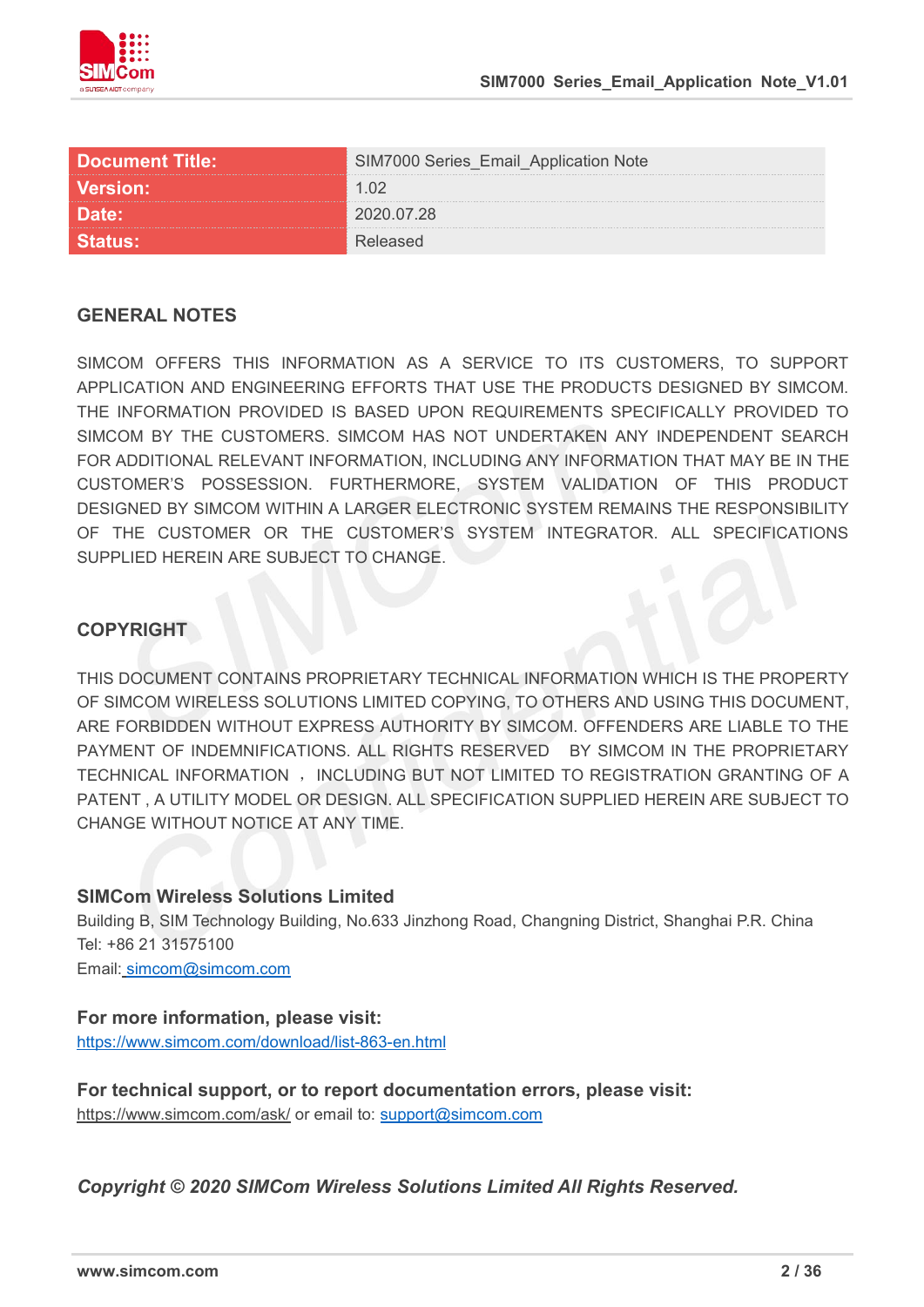

## **About Document**

### **Version History**

| <b>Version</b> |                       | <b>Owner</b>              | What is new     |
|----------------|-----------------------|---------------------------|-----------------|
|                |                       | 2019.09.16 Jiangting Ding | First Release   |
|                |                       | 2019.11.07 Jiangting.Ding | Change AT+SHBOD |
|                | 2020.07.28 Wenjie.Lai |                           |                 |

#### **Scope**

#### **This document applies to the following products**

| Name                                   |                   | Size(mm) | <b>Comments</b> |
|----------------------------------------|-------------------|----------|-----------------|
| SIM7000E/C/A/G                         | Cat-M1(/NB1/EGPRS | $24*24$  |                 |
| <b>SIM7000E-N</b><br><b>SIM7000C-N</b> |                   | 4*24     |                 |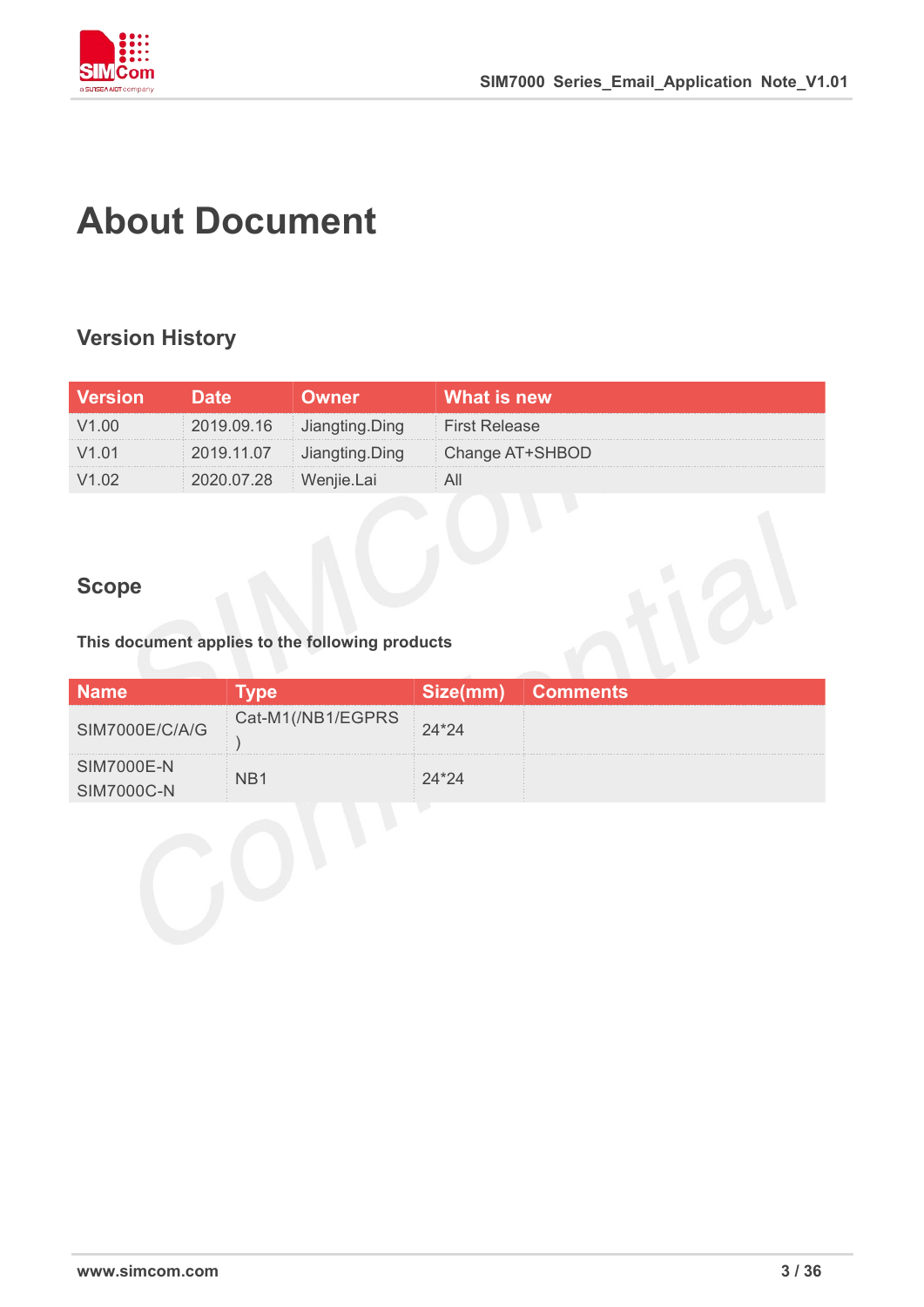

## **Contents**

| 1                       |        |                                                                   |  |
|-------------------------|--------|-------------------------------------------------------------------|--|
|                         | 1.1    |                                                                   |  |
|                         | 1.2    |                                                                   |  |
|                         | 1.3    |                                                                   |  |
| $\overline{2}$          |        |                                                                   |  |
|                         | 2.1    |                                                                   |  |
|                         | 2.2    |                                                                   |  |
|                         | 2.3    |                                                                   |  |
| $\overline{\mathbf{3}}$ |        |                                                                   |  |
|                         | 3.1    |                                                                   |  |
|                         | 3.2    |                                                                   |  |
|                         | 3.2.1  |                                                                   |  |
|                         | 3.2.2  | AT+EMAILTO Set Timeout Value of SMTP/POP3 Server Response 10      |  |
|                         | 3.2.3  |                                                                   |  |
|                         | 3.2.4  | AT+SMTPAUTH Set User Name and Password for SMTP Authentication 12 |  |
|                         | 3.2.5  |                                                                   |  |
|                         | 3.2.6  | AT+SMTPRCPT Set the Email Recipient(TO/CC/BCC) Address and Name13 |  |
|                         | 3.2.7  |                                                                   |  |
|                         | 3.2.8  |                                                                   |  |
|                         | 3.2.9  |                                                                   |  |
|                         | 3.2.10 |                                                                   |  |
|                         | 3.2.11 |                                                                   |  |
|                         | 3.2.12 |                                                                   |  |
|                         | 3.2.13 |                                                                   |  |
|                         | 3.2.14 |                                                                   |  |
|                         | 3.2.15 |                                                                   |  |
|                         | 3.2.16 |                                                                   |  |
|                         | 3.2.17 | AT+POP3UIDL                                                       |  |
|                         | 3.2.18 | AT+POP3CMD                                                        |  |
|                         | 3.2.19 |                                                                   |  |
|                         | 3.2.20 | AT+POP3DEL                                                        |  |
|                         | 3.2.21 |                                                                   |  |
|                         | 3.2.22 |                                                                   |  |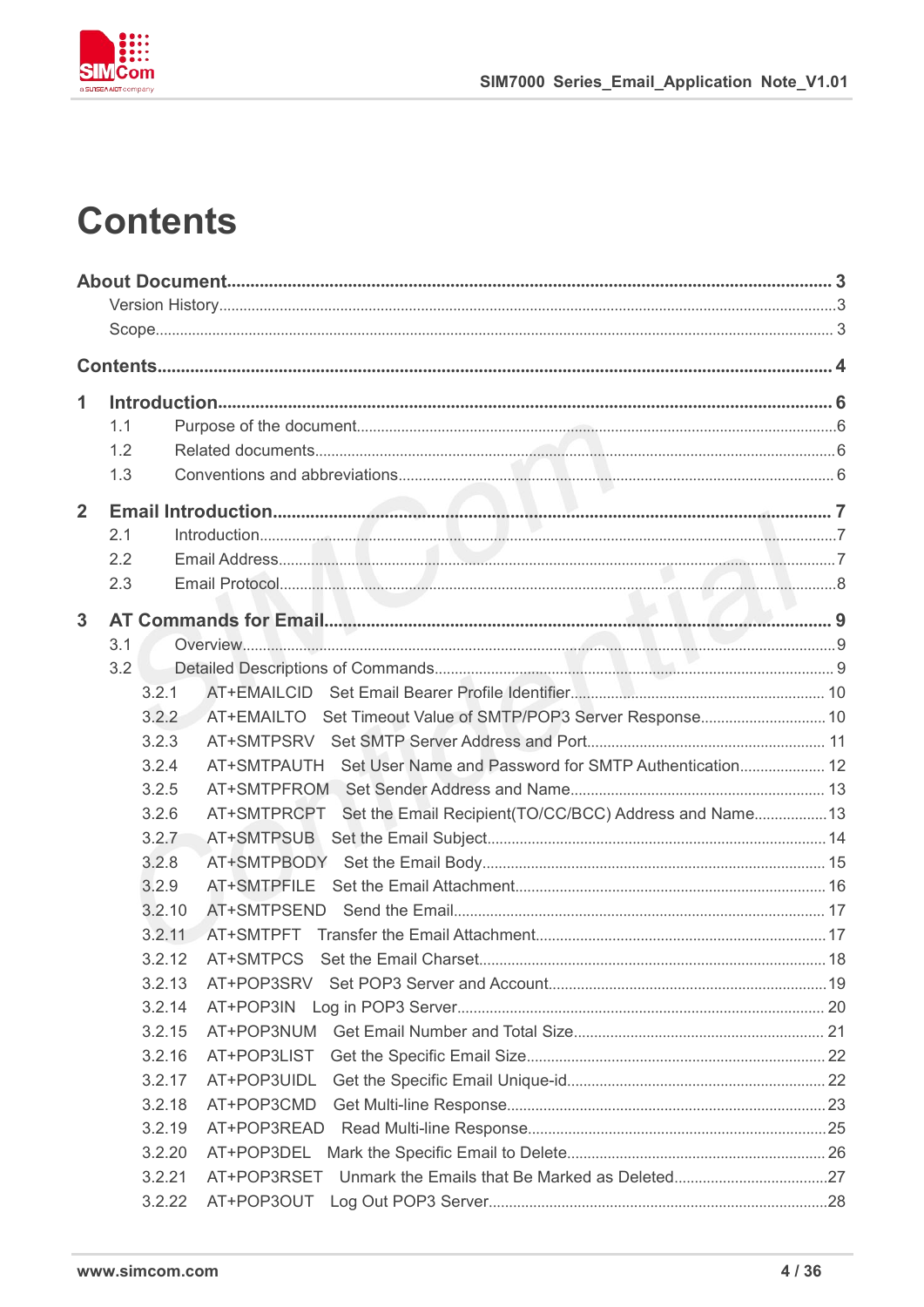

| 5.1 |  |
|-----|--|
| 5.2 |  |
| 5.3 |  |
| 5.4 |  |
| 5.5 |  |
| 5.6 |  |
| 5.7 |  |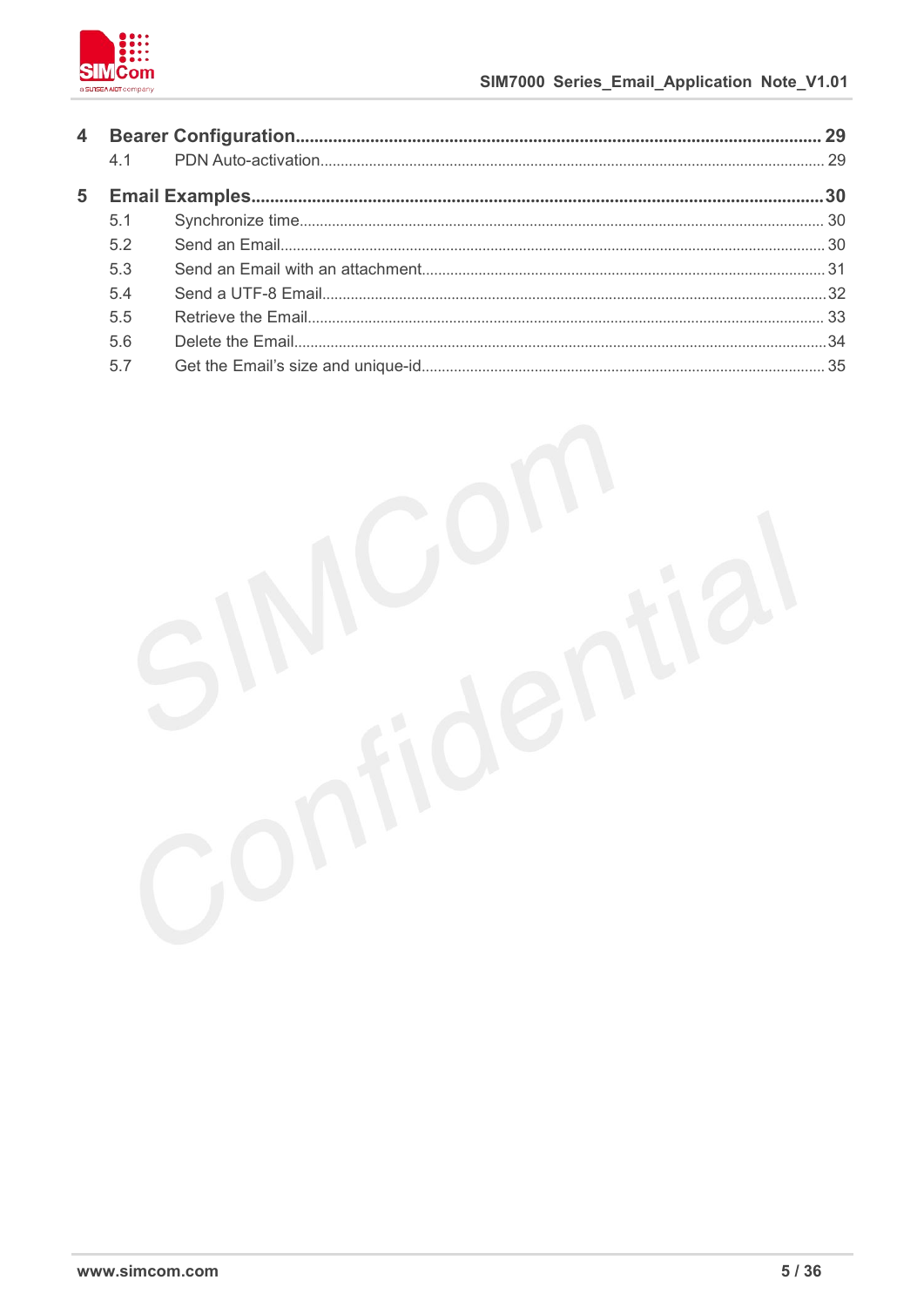

## **1 Introduction**

#### **1.1 Purpose of the document**

Based on module AT command manual, this document will introduce Email application process.

Developers could understand and develop application quickly and efficiently based on this document.

#### **1.2 Related documents**

[1] SIM7000 Series AT Command Manual

#### **1.3 Conventions and abbreviations**

In this document, the GSM engines are referred to as following term:

- ME (Mobile Equipment);
- MS (Mobile Station);
- TA (Terminal Adapter);
- DCE (Data Communication Equipment) or facsimile DCE (FAX modem, FAX board);

In application, controlling device controls the GSM engine by sending AT Command via its serial interface. The controlling device at the other end of the serial line is referred to as following term:

- **TE** (Terminal Equipment);
- DTE (Data Terminal Equipment) or plainly "the application" which is running on an embedded system;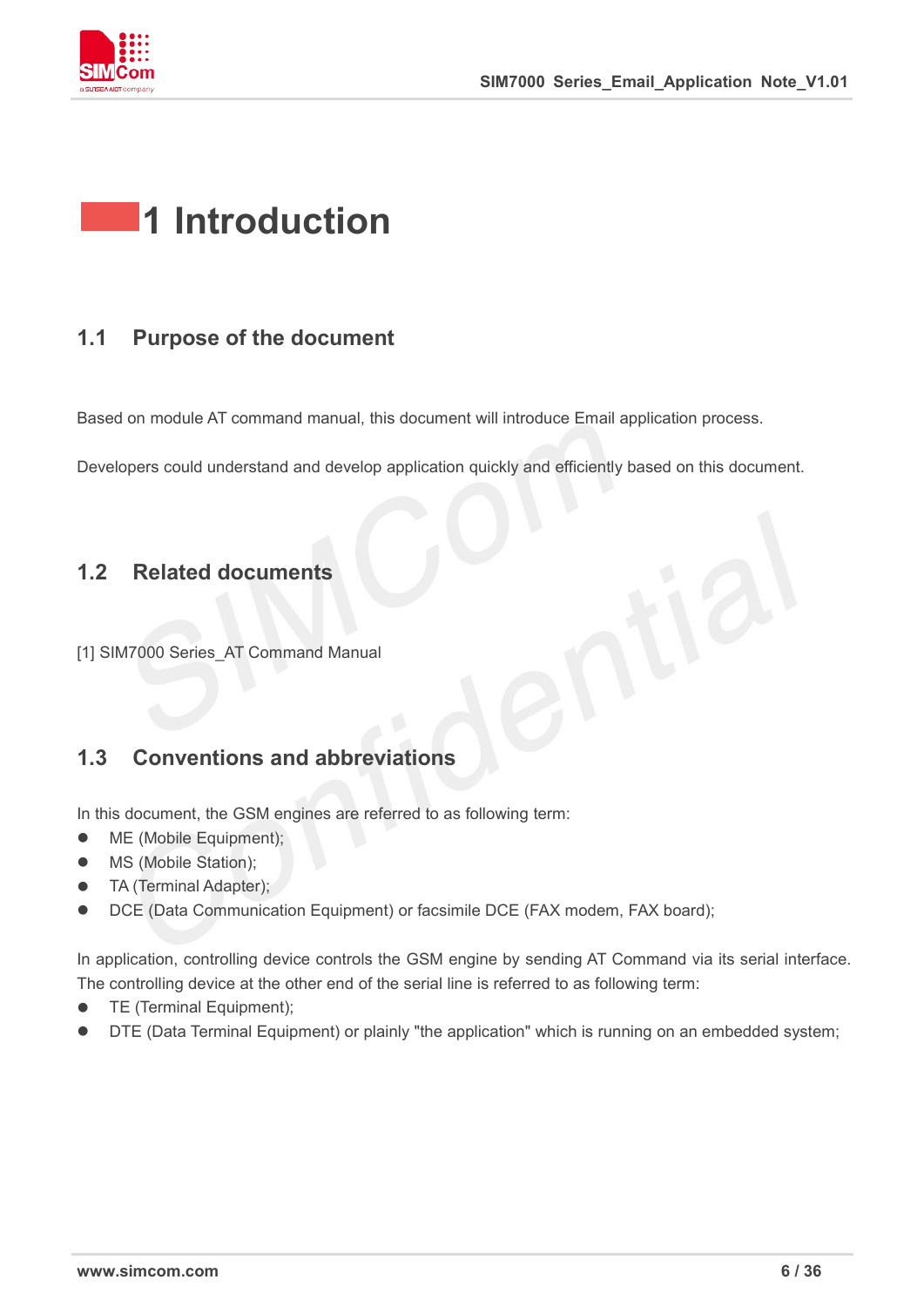

## **2 Email Introduction**

#### **2.1 Introduction**

Electronic mail (email or e-mail) is a method of exchanging messages ("mail") between people using electronic devices. Invented by Ray Tomlinson, email first entered limited use in the 1960s and by the mid-1970s had taken the form now recognized as email. Email operates across computer networks, which today is primarily the Internet. Some early email systems required the author and the recipient to both be online at the same time, in common with instant messaging. Today's email systems are based on a store-and-forward model. Email servers accept, forward, deliver, and store messages. Neither the users nor their computers are required to be online simultaneously; they need to connect only briefly, typically to a mail server or a webmail interface for as long as it takes to send or receive messages or to download it.

Originally an ASCII text-only communications medium, Internet email was extended by Multipurpose Internet Mail Extensions (MIME) to carry text in other character sets and multimedia content attachments. International email, with internationalized email addresses using UTF-8, has been standardized, but as of 2017 it has not been widely adopted.<br>The history of modern Internet email services reaches back to the early ARPANET, with standards for

encoding email messages published as early as 1973 (RFC 561). An email message sent in the early 1970s looks very similar to a basic email sent today.

#### **2.2 Email Address**

The format of an email address consists of three parts: User identifier  $+$   $@ +$  domain name

The first part "USER" represents the account of the user's mailbox. For the same mail receiving server, this account must be unique;

the second part "@" is a separator. @ is the symbol of "at", which means "at".

the third part is the domain name of the mail receiving server of the user mailbox. The domain name here is the identifier of the domain name, that is, the domain name of the mail destination to which the mail must be delivered. Somebody is the email address on the domain. The suffix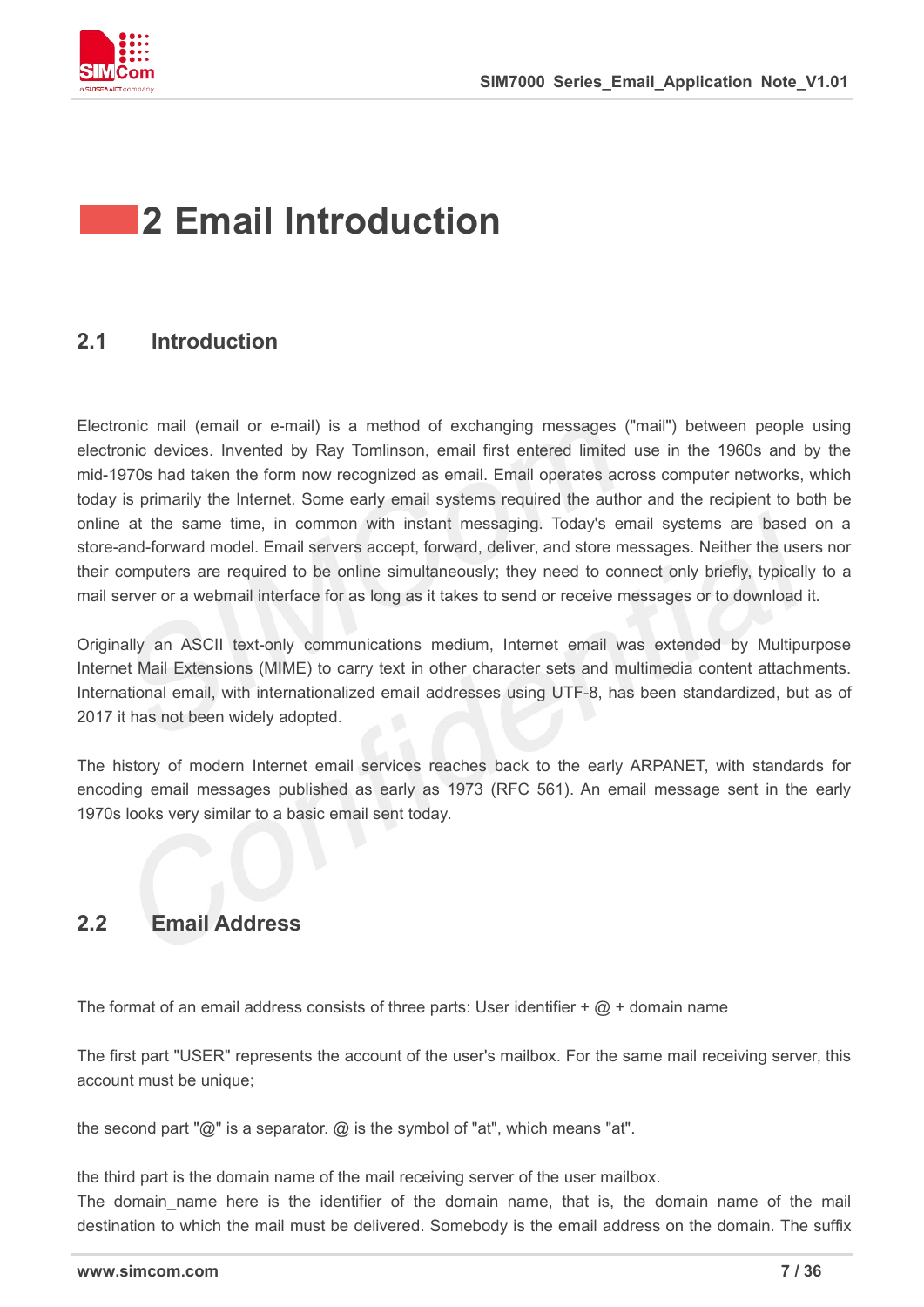

generally represents the nature of the domain name and the region code. The domain name is really technically a mail switch, not a machine name.

#### **2.3 Email Protocol**

There are several common email protocols: SMTP, POP3, IMAP. These several protocols are defined by the TCP / IP protocol family.

SMTP (Simple Mail Transfer Protocol): SMTP is mainly responsible for how the underlying mail system transfers mail from one machine to another.

POP (Post Office Protocol): The version is POP3. POP3 is a protocol for transmitting mail from an email box to a local computer.

IMAP (Internet Message Access Protocol): The version is IMAP4, which is an alternative protocol to POP3. It provides new functions of mail retrieval and mail processing, so that users can see the summary of the title of the mail without downloading the body of the mail. The client software can operate on the mail and folder directories on the server. The IMAP protocol enhances the flexibility of e-mail, and also reduces the direct harm of spam to the local system, and at the same time saves users the time to check the e-mail. In addition, the IMAP protocol can remember the user's operations on the mail in the offline state (such as moving mail, deleting mail, etc.) will be automatically executed the next time the network connection is opened.

Support for SSL connections is integrated into most popular email client programs.

In addition, many encryption technologies are also applied to the sending and receiving and reading of e-mail. They can provide encryption strengths ranging from 128 to 2048 bits. Both unidirectional and symmetric key encryption are widely supported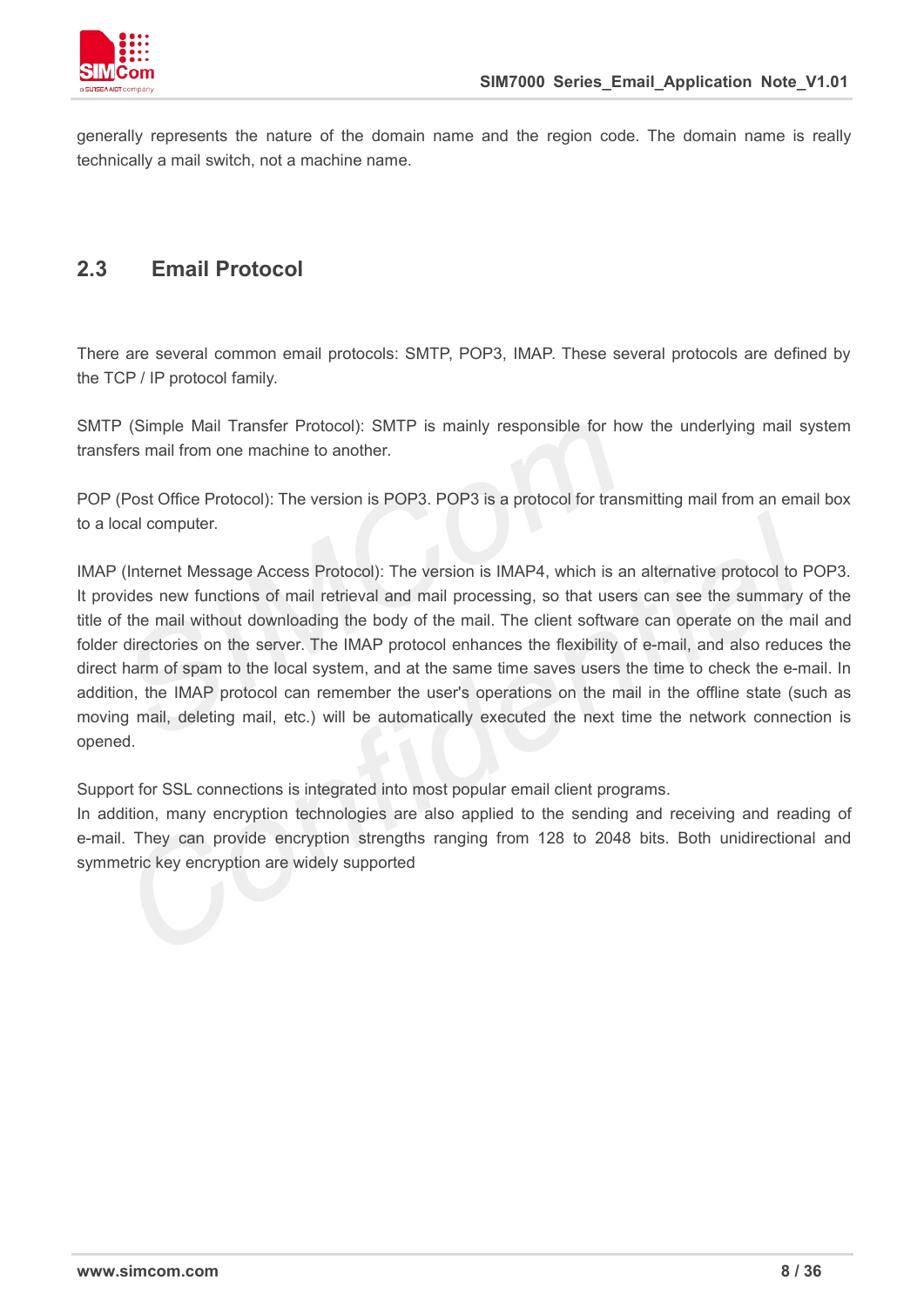

## **3 AT Commands for Email**

#### **3.1 Overview**

| <b>Command</b>     | <b>Description</b>                                  |
|--------------------|-----------------------------------------------------|
| <b>AT+EMAILCID</b> | Set Email bearer profile identifier                 |
| <b>AT+EMAILTO</b>  | Set timeout value of SMTP/POP3 server response      |
| <b>AT+SMTPSRV</b>  | Set SMTP server address and port                    |
| <b>AT+SMTPAUTH</b> | Set user name and password for SMTP authentication  |
| <b>AT+SMTPFROM</b> | Set sender address and name                         |
| <b>AT+SMTPRCPT</b> | Set the Email recipient(to/cc/bcc) address and name |
| <b>AT+SMTPSUB</b>  | Set the Email subject                               |
| <b>AT+SMTPBODY</b> | Set the Email body                                  |
| <b>AT+SMTPFILE</b> | Set the Email attachment                            |
| <b>AT+SMTPSEND</b> | Send the Email                                      |
| <b>AT+SMTPFT</b>   | <b>Transfer the Email attachment</b>                |
| <b>AT+SMTPCS</b>   | Set the Email charset                               |
| AT+POP3SRV         | Set POP3 server and account                         |
| <b>AT+POP3IN</b>   | Log in POP3 server                                  |
| AT+POP3NUM         | Get Email number and total size                     |
| <b>AT+POP3LIST</b> | Get the specific Email size                         |
| <b>AT+POP3UIDL</b> | Get the specific Email unique-id                    |
| AT+POP3CMD         | Get multi-line response                             |
| AT+POP3READ        | Read multi-line response                            |
| AT+POP3DEL         | Mark the specific Email to delete                   |
| <b>AT+POP3RSET</b> | Unmark the emails that be marked as deleted         |
| AT+POP3OUT         | Log out POP3 server                                 |

### **3.2 Detailed Descriptions of Commands**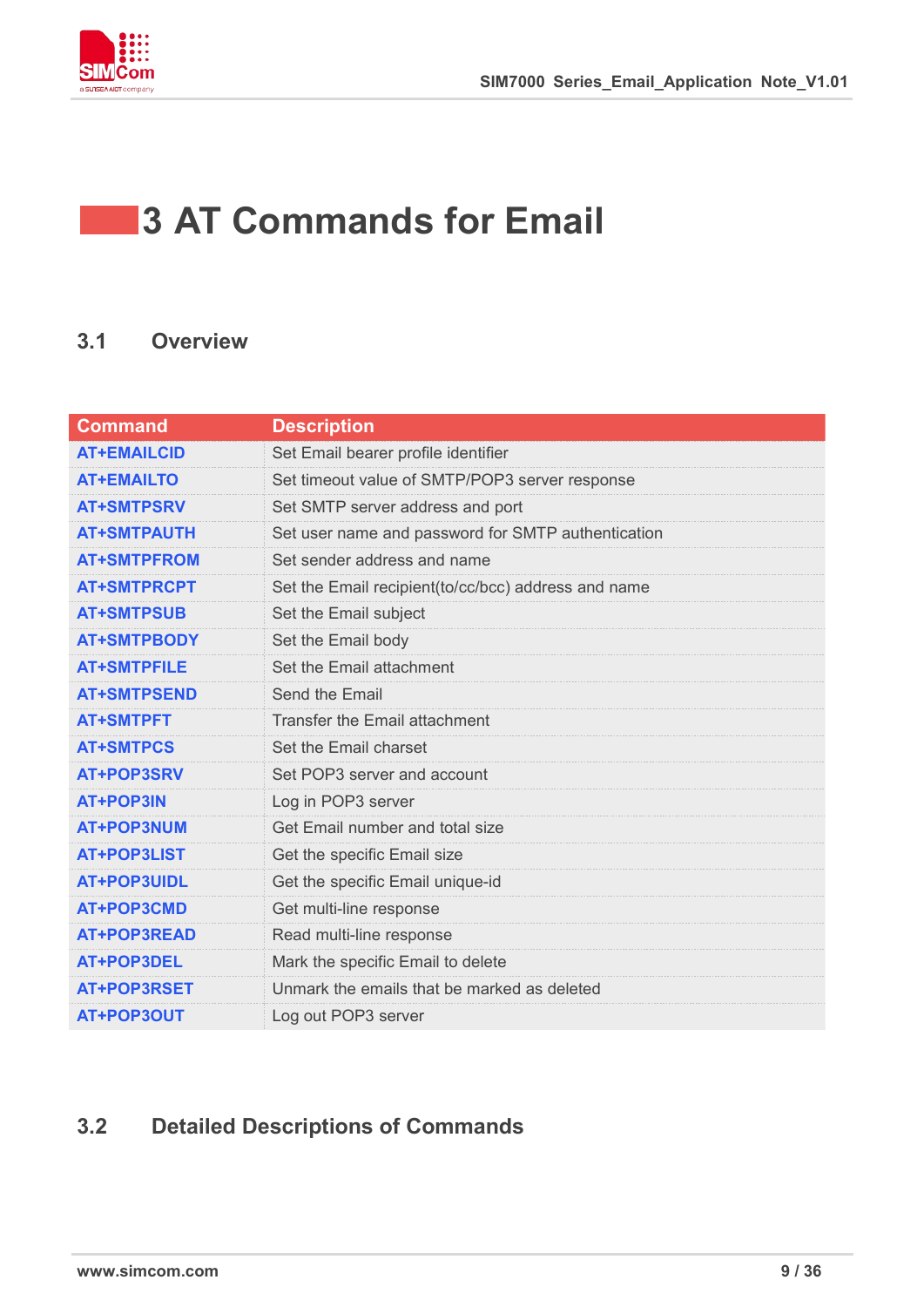

#### **3.2.1 AT+EMAILCID Set Email Bearer Profile Identifier**

|                                | AT+EMAILCID Set Email Bearer Profile Identifier                  |
|--------------------------------|------------------------------------------------------------------|
|                                | Response                                                         |
| <b>Test Command</b>            | +EMAILCID: (range of supported <cid>s)</cid>                     |
| <b>AT+EMAILCID=?</b>           | OK+                                                              |
|                                | Parameters                                                       |
|                                | See Write Command                                                |
|                                | Response                                                         |
|                                | +EMAILCID: <cid></cid>                                           |
| <b>Read Command</b>            |                                                                  |
| <b>AT+EMAILCID?</b>            | <b>OK</b>                                                        |
|                                | Parameters                                                       |
|                                | See Write Command                                                |
|                                | Response                                                         |
| <b>Write Command</b>           | <b>OK</b>                                                        |
| <b>AT+EMAILCID=<cid></cid></b> | If error is related to ME functionality:<br><b>ERROR</b>         |
|                                | <b>Parameters</b>                                                |
|                                | $\leq$ cid $\geq$<br>Bearer profile identifier refer to AT+SAPBR |
| <b>Parameter Saving Mode</b>   | NO_SAVE                                                          |
| Max Response Time              |                                                                  |
| Reference                      | <b>Note</b>                                                      |
|                                |                                                                  |

#### **3.2.2 AT+EMAILTO Set Timeout Value of SMTP/POP3 Server Response**

|                     | <b>AT+EMAILTO</b> Set Timeout Value of SMTP/POP3 Server Response |
|---------------------|------------------------------------------------------------------|
|                     | Response                                                         |
|                     | +EMAILTO: (range of supported <timeout>s)</timeout>              |
| <b>Test Command</b> |                                                                  |
| AT+EMAILTO=?        | <b>OK</b>                                                        |
|                     | <b>Parameters</b>                                                |
|                     | See Write Command                                                |
|                     | Response                                                         |
|                     | <b>+EMAILTO: <timeout></timeout></b>                             |
| Read Command        |                                                                  |
| <b>AT+EMAILTO?</b>  | <b>OK</b>                                                        |
|                     | <b>Parameters</b>                                                |
|                     | See Write Command                                                |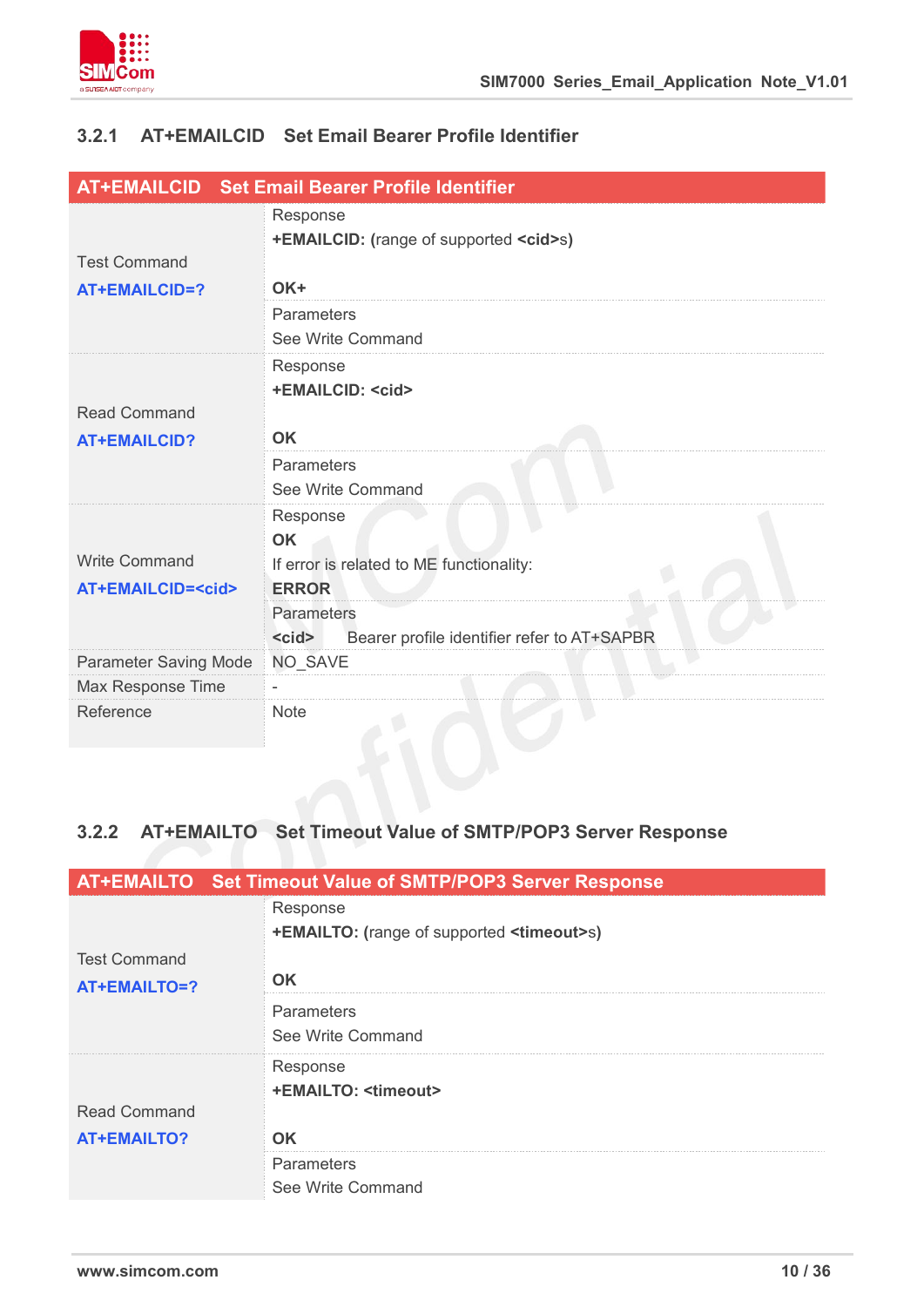

|                                                      | Response                                                                                                                                |
|------------------------------------------------------|-----------------------------------------------------------------------------------------------------------------------------------------|
|                                                      | OK                                                                                                                                      |
| <b>Write Command</b>                                 | If error is related to ME functionality:<br><b>ERROR</b>                                                                                |
| <b>AT+EMAILTO=<timeou< b=""><br/>t&gt;</timeou<></b> | Parameters<br><timeout> The timeout value of SMTP/POP3 server response, in 1<br/>second unit.<br/>10-120 Default: 30(seconds)</timeout> |
| Parameter Saving Mode NO_SAVE                        |                                                                                                                                         |
| Max Response Time                                    |                                                                                                                                         |
| Reference                                            | Note                                                                                                                                    |

## **3.2.3 AT+SMTPSRV Set SMTP Server Address and Port**

|                                                                                            | AT+SMTPSRV Set SMTP Server Address and Port                                                                                                                                                                                                                                                                                                                                 |
|--------------------------------------------------------------------------------------------|-----------------------------------------------------------------------------------------------------------------------------------------------------------------------------------------------------------------------------------------------------------------------------------------------------------------------------------------------------------------------------|
| <b>Test Command</b><br>AT+SMTPSRV=?                                                        | Response<br>+SMTPSRV: <smtpserverlength>,(range of supported <smtpport>s)<br/>OK<br/>Parameters<br/>See Write Command</smtpport></smtpserverlength>                                                                                                                                                                                                                         |
| <b>Read Command</b><br><b>AT+SMTPSRV?</b>                                                  | Response<br>+SMTPSRV: <smtpserver>,<smtpport><br/>OK<br/>Parameter<br/>See Write Command</smtpport></smtpserver>                                                                                                                                                                                                                                                            |
|                                                                                            | Response<br><b>OK</b><br>If error is related to ME functionality:<br><b>ERROR</b>                                                                                                                                                                                                                                                                                           |
| <b>Write Command</b><br>AT+SMTPSRV= <smtps<br>erver&gt;[,<smtpport>]</smtpport></smtps<br> | Parameters<br><smtpserver><br/>SMTP server address, string type. This parameter can<br/>be either:<br/>- IP address in the format: xxx.xxx.xxx.xxx<br/>- Host name to be solved with a DNS query<br/><smtpport><br/>The SMTP port<br/>1-65535<br/>Default: 25<br/><smtpserverlength> The max length of <smtpserver></smtpserver></smtpserverlength></smtpport></smtpserver> |
| <b>Parameter Saving Mode</b>                                                               | NO_SAVE                                                                                                                                                                                                                                                                                                                                                                     |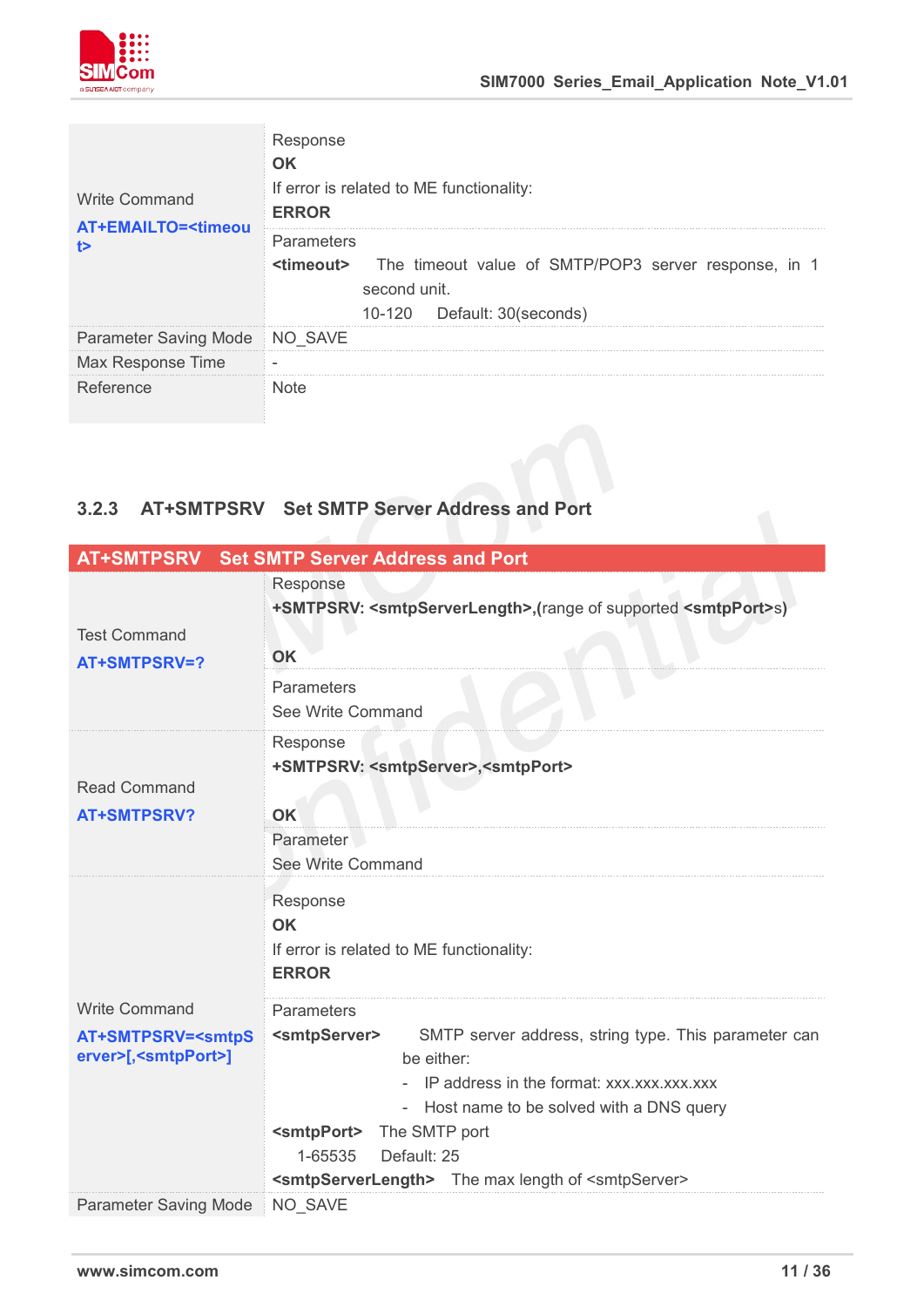

| Max Response Time | $\overline{\phantom{a}}$ |
|-------------------|--------------------------|
| Reference         | Note                     |

#### **3.2.4 AT+SMTPAUTH Set User Name and Password for SMTP Authentication**

| <b>AT+SMTPAUTH</b>                                                                                                             | <b>Set User Name and Password for SMTP Authentication</b>                                                                                                                                                                                                                                                                                                                                                                                                                                                                                                         |
|--------------------------------------------------------------------------------------------------------------------------------|-------------------------------------------------------------------------------------------------------------------------------------------------------------------------------------------------------------------------------------------------------------------------------------------------------------------------------------------------------------------------------------------------------------------------------------------------------------------------------------------------------------------------------------------------------------------|
| <b>Test Command</b><br>AT+SMTPAUTH=?                                                                                           | Response<br>+SMTPAUTH: (range of<br>supported <authtype>s),<usernamelength>,<passwordlength><br/><b>OK</b></passwordlength></usernamelength></authtype>                                                                                                                                                                                                                                                                                                                                                                                                           |
|                                                                                                                                | Parameters<br>See Write Command                                                                                                                                                                                                                                                                                                                                                                                                                                                                                                                                   |
| <b>Read Command</b><br><b>AT+SMTPAUTH?</b>                                                                                     | Response<br>+SMTPAUTH: <authtype>,<username>,<password><br/><b>OK</b><br/>Parameters<br/>See Write Command</password></username></authtype>                                                                                                                                                                                                                                                                                                                                                                                                                       |
| <b>Write Command</b><br><b>AT+SMTPAUTH=<aut< b=""><br/>hType&gt;[,<username>,<br/><password>]</password></username></aut<></b> | Response<br><b>OK</b><br>If error is related to ME functionality:<br><b>ERROR</b>                                                                                                                                                                                                                                                                                                                                                                                                                                                                                 |
|                                                                                                                                | <b>Parameters</b><br><authtype> The type of SMTP authentication<br/>SMTP server does not request authentication.<br/>0<br/><username> and <password> must not be given.<br/>SMTP server requests authentication<br/>1<br/>The user name for SMTP authentication.<br/><username><br/><usernamelength> The max length of <username>.<br/>The password for SMTP authentication.<br/><password><br/><passwordlength><br/>The max length of <password>.</password></passwordlength></password></username></usernamelength></username></password></username></authtype> |
| Parameter<br>Saving<br>Mode                                                                                                    | NO_SAVE                                                                                                                                                                                                                                                                                                                                                                                                                                                                                                                                                           |
| Max Response Time                                                                                                              |                                                                                                                                                                                                                                                                                                                                                                                                                                                                                                                                                                   |
| Reference                                                                                                                      | <b>Note</b>                                                                                                                                                                                                                                                                                                                                                                                                                                                                                                                                                       |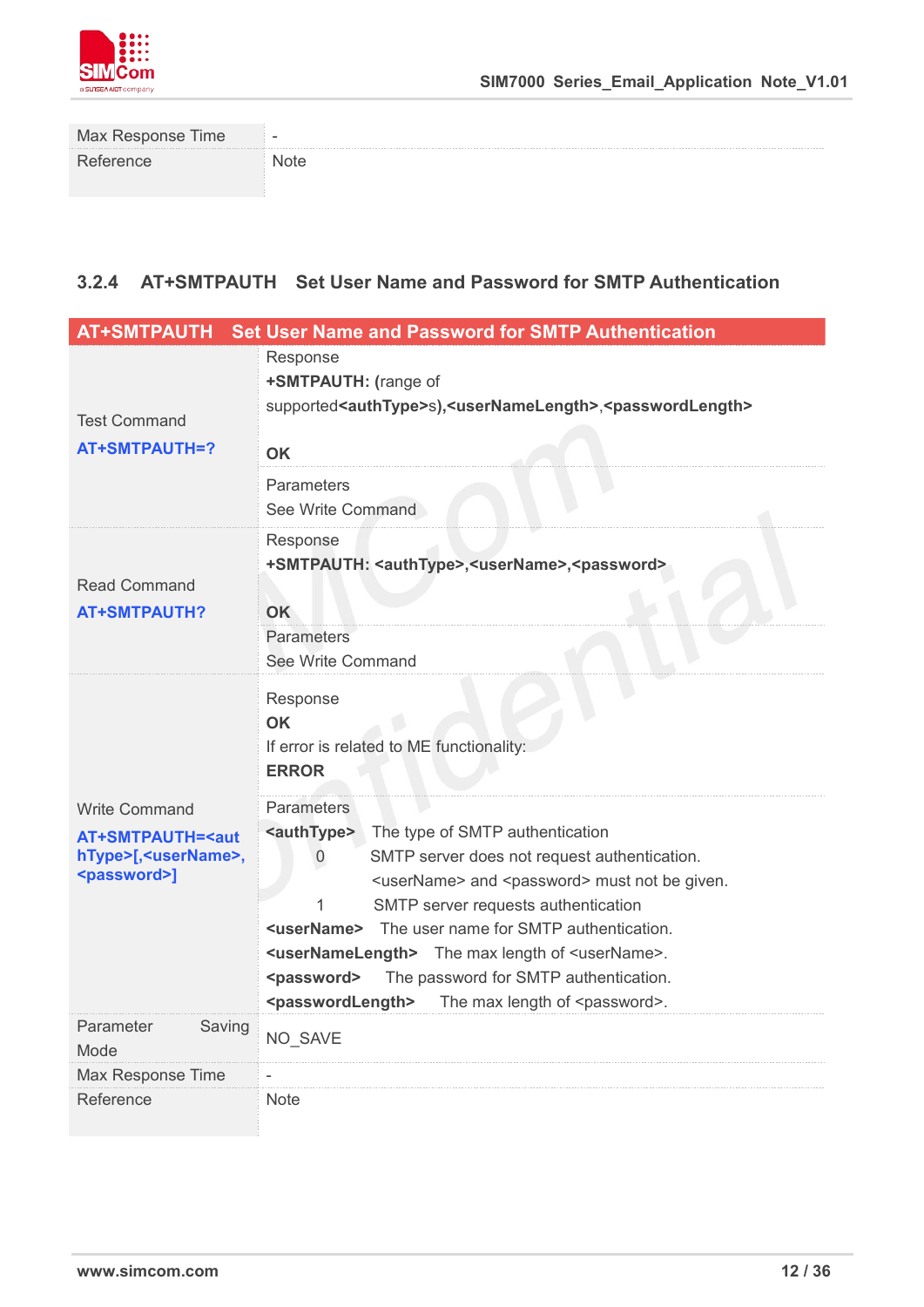

#### **3.2.5 AT+SMTPFROM Set Sender Address and Name**

| <b>AT+SMTPFROM</b>                                                  | <b>Set Sender Address and Name</b>                                   |                                                                                              |  |
|---------------------------------------------------------------------|----------------------------------------------------------------------|----------------------------------------------------------------------------------------------|--|
|                                                                     | Response                                                             | +SMTPFROM: <senderaddresslength>,<sendernamelength></sendernamelength></senderaddresslength> |  |
| <b>Test Command</b>                                                 |                                                                      |                                                                                              |  |
| AT+SMTPFROM=?                                                       | <b>OK</b>                                                            |                                                                                              |  |
|                                                                     | Parameters<br>See Write Command                                      |                                                                                              |  |
|                                                                     | Response                                                             |                                                                                              |  |
| <b>Read Command</b>                                                 | +SMTPFROM: <senderaddress>,<sendername></sendername></senderaddress> |                                                                                              |  |
| <b>AT+SMTPFROM?</b>                                                 | <b>OK</b>                                                            |                                                                                              |  |
|                                                                     | Parameter                                                            |                                                                                              |  |
|                                                                     | See Write Command                                                    |                                                                                              |  |
|                                                                     | Response                                                             |                                                                                              |  |
|                                                                     | <b>OK</b>                                                            |                                                                                              |  |
| <b>Write Command</b><br><b>AT+SMTPFROM=<sen< b=""></sen<></b>       | If error is related to ME functionality:<br><b>ERROR</b>             |                                                                                              |  |
| derAddress>[, <sender< td=""><td>Parameters</td><td></td></sender<> | Parameters                                                           |                                                                                              |  |
| Name>]                                                              | <senderaddress></senderaddress>                                      | The Email sender address, string type.                                                       |  |
|                                                                     | <senderaddresslength></senderaddresslength>                          | The max length of <senderaddress></senderaddress>                                            |  |
|                                                                     | <sendername></sendername>                                            | The Email sender name, string type.                                                          |  |
|                                                                     | <sendernamelength></sendernamelength>                                | The max length of <sendername></sendername>                                                  |  |
| <b>Parameter Saving Mode</b>                                        | NO_SAVE                                                              |                                                                                              |  |
| Max Response Time                                                   |                                                                      |                                                                                              |  |
| Reference                                                           | <b>Note</b>                                                          |                                                                                              |  |
|                                                                     |                                                                      |                                                                                              |  |

#### **3.2.6 AT+SMTPRCPT Set the Email Recipient(TO/CC/BCC) Address and Name**

|                     | AT+SMTPRCPT Set the Email Recipient(TO/CC/BCC) Address and Name                             |
|---------------------|---------------------------------------------------------------------------------------------|
|                     | Response                                                                                    |
|                     | <b>+SMTPRCPT:</b> (range of supported <b><rcpttype>s</rcpttype></b> ), (range of supported  |
| <b>Test Command</b> | <index>s),<rcptaddresslength>,<rcptnamelength></rcptnamelength></rcptaddresslength></index> |
| AT+SMTPRCPT=?       | OK                                                                                          |
|                     | <b>Parameters</b><br>See Write Command                                                      |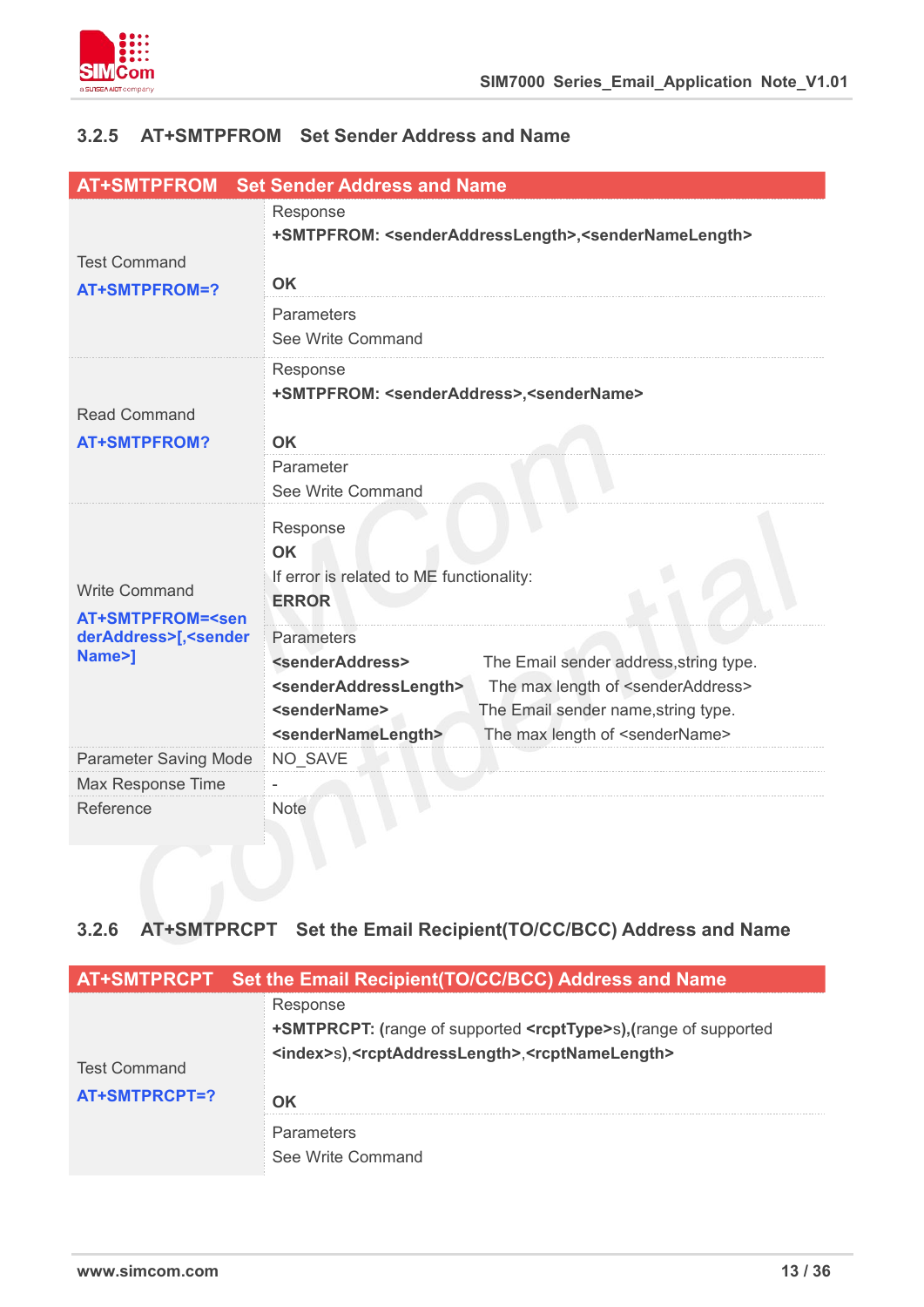

| <b>Read Command</b><br><b>AT+SMTPRCPT?</b>                                                                                                   | Response<br>[+SMTPRCPT: <rcpttype>,<index>,<rcptaddress>,<rcptname><br/>[<cr><lf>+SMTPRCPT: <rcpttype>,<index>,<rcptaddress>,<br/><rcptname>[]]]<br/><b>OK</b><br/>Parameter<br/>See Write Command</rcptname></rcptaddress></index></rcpttype></lf></cr></rcptname></rcptaddress></index></rcpttype>                                                                                                                                                                                                                                                                                                                                                                                                                                                    |  |
|----------------------------------------------------------------------------------------------------------------------------------------------|---------------------------------------------------------------------------------------------------------------------------------------------------------------------------------------------------------------------------------------------------------------------------------------------------------------------------------------------------------------------------------------------------------------------------------------------------------------------------------------------------------------------------------------------------------------------------------------------------------------------------------------------------------------------------------------------------------------------------------------------------------|--|
| <b>Write Command</b><br>AT+SMTPRCPT= <rcptt<br>ype&gt;[,<index>[,<rcpta<br>ddress&gt;[,<rcptname>]]</rcptname></rcpta<br></index></rcptt<br> | Response<br><b>OK</b><br>If error is related to ME functionality:<br><b>ERROR</b><br>Parameters<br><rcpttype><br/>The type of recipient, the types of TO and CC are used to<br/>construct e-mail header in the field:"To:" or "Cc:".<br/>TO, Normal Recipient.<br/>0<br/>CC, Carbon Copy recipient.<br/><math>\overline{2}</math><br/>BCC, Blind Carbon Copy recipient.<br/>Index of the type of recipient, decimal format<br/><math>index</math><br/><rcptaddress> The Email recipient address.<br/><rcptname> The Email recipient name.<br/><rcptaddresslength> The max length of <rcptaddress>.<br/><rcptnamelength> The max length of <rcptname>.</rcptname></rcptnamelength></rcptaddress></rcptaddresslength></rcptname></rcptaddress></rcpttype> |  |
| <b>Parameter Saving Mode</b>                                                                                                                 | NO_SAVE                                                                                                                                                                                                                                                                                                                                                                                                                                                                                                                                                                                                                                                                                                                                                 |  |
| Max Response Time                                                                                                                            |                                                                                                                                                                                                                                                                                                                                                                                                                                                                                                                                                                                                                                                                                                                                                         |  |
| Reference                                                                                                                                    | <b>Note</b><br>If only <rcpttype> is given, it will delete all items of <rcpttype>.<br/>If only <rcpttype> and <index> are given, it will delete the <index> item<br/>of <rcpttype>.</rcpttype></index></index></rcpttype></rcpttype></rcpttype>                                                                                                                                                                                                                                                                                                                                                                                                                                                                                                        |  |

#### **3.2.7 AT+SMTPSUB Set the Email Subject**

|                                           | <b>AT+SMTPSUB</b> Set the Email Subject                      |
|-------------------------------------------|--------------------------------------------------------------|
| <b>Test Command</b><br>AT+SMTPSUB=?       | Response<br>+SMTPSUB: <subjectlength><br/>OK</subjectlength> |
|                                           | <b>Parameters</b><br>See Write Command                       |
| <b>Read Command</b><br><b>AT+SMTPSUB?</b> | Response<br>+SMTPSUB: <subject></subject>                    |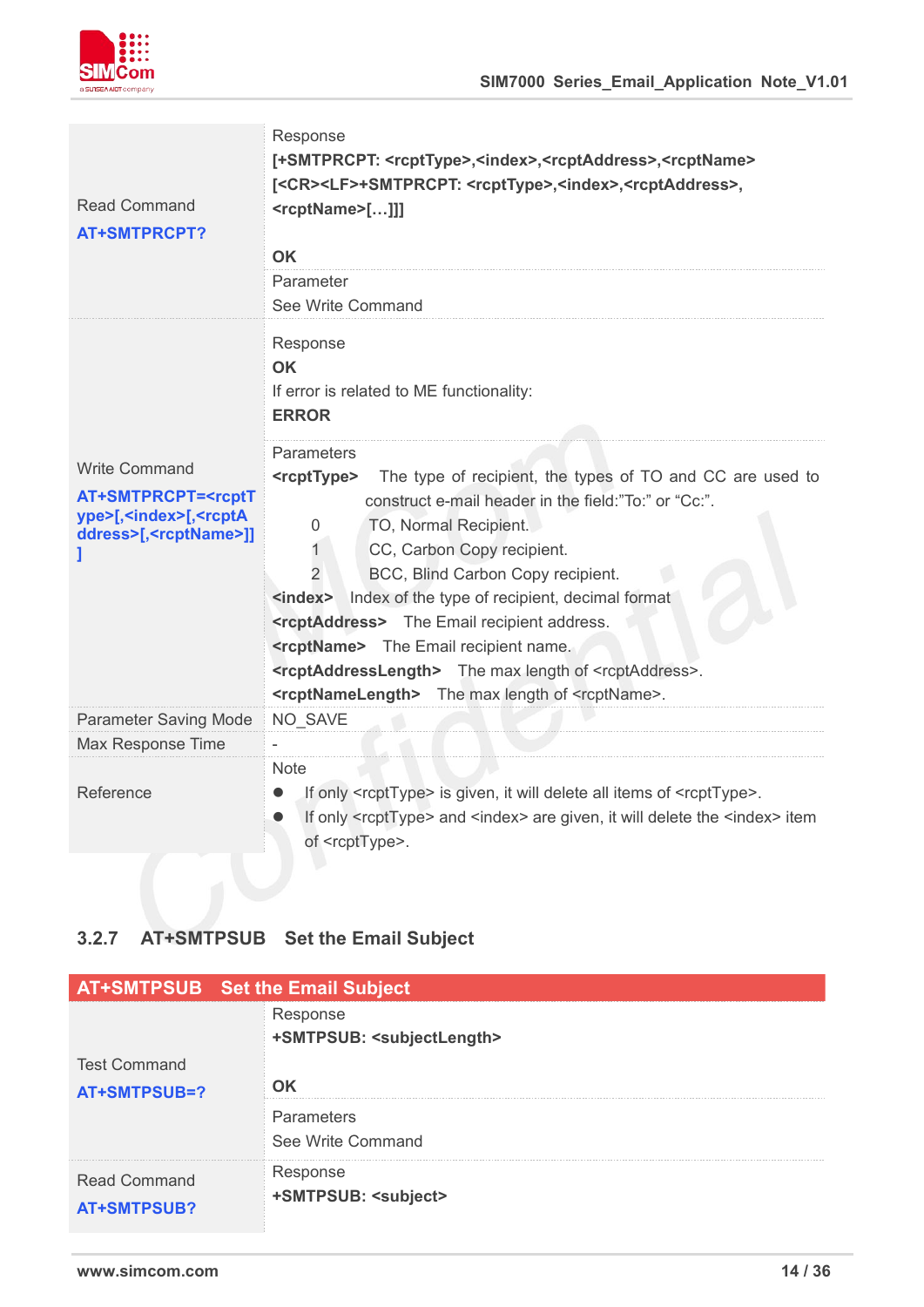

|                                                                         | <b>OK</b>                                                                                                                                                                                                                                       |
|-------------------------------------------------------------------------|-------------------------------------------------------------------------------------------------------------------------------------------------------------------------------------------------------------------------------------------------|
|                                                                         | Parameter<br>See Write Command                                                                                                                                                                                                                  |
| <b>Write Command</b><br><b>AT+SMTPSUB=<subje< b=""><br/>ct</subje<></b> | Response<br><b>OK</b><br>If error is related to ME functionality:<br><b>ERROR</b>                                                                                                                                                               |
|                                                                         | Parameters<br><subject> The Email subject, string type. It will be present in the header<br/>of the Email sent by SMTP client in the field:<br/>"Subject:"<br/><subjectlength> The max length of <subject>.</subject></subjectlength></subject> |
| <b>Parameter Saving Mode</b>                                            | NO_SAVE                                                                                                                                                                                                                                         |
| Max Response Time                                                       |                                                                                                                                                                                                                                                 |
| Reference                                                               | <b>Note</b><br>If the Email charset is not ASCII, <subject> must be in hexadecimal<br/>format.</subject>                                                                                                                                        |
|                                                                         |                                                                                                                                                                                                                                                 |

#### **3.2.8 AT+SMTPBODY Set the Email Body**

| Response<br>+SMTPBODY: <bodylength><br/><b>Test Command</b><br/>OK<br/>AT+SMTPBODY=?<br/>Parameters<br/>See Write Command<br/>Response<br/><b>Write Command</b><br/><b>DOWNLOAD</b><br/>AT+SMTPBODY=<leng<br>th<br/><b>OK</b><br/>,then type data as Email<br/>If error is related to ME functionality:<br/>When<br/>body's<br/><b>ERROR</b><br/>length,<br/>equal<br/>Parameters<br/><length> The length of Email body.<br/>NO_SAVE<br/><b>Parameter Saving Mode</b><br/>Max Response Time<br/><b>Note</b><br/>Reference<br/>If the Email charset is not ASCII, the body of Email must be in<br/>hexadecimal format.</length></leng<br></bodylength> | <b>AT+SMTPBODY</b> Set the Email Body |  |
|-------------------------------------------------------------------------------------------------------------------------------------------------------------------------------------------------------------------------------------------------------------------------------------------------------------------------------------------------------------------------------------------------------------------------------------------------------------------------------------------------------------------------------------------------------------------------------------------------------------------------------------------------------|---------------------------------------|--|
|                                                                                                                                                                                                                                                                                                                                                                                                                                                                                                                                                                                                                                                       |                                       |  |
| body.<br>length                                                                                                                                                                                                                                                                                                                                                                                                                                                                                                                                                                                                                                       |                                       |  |
| command is over!                                                                                                                                                                                                                                                                                                                                                                                                                                                                                                                                                                                                                                      |                                       |  |
|                                                                                                                                                                                                                                                                                                                                                                                                                                                                                                                                                                                                                                                       |                                       |  |
|                                                                                                                                                                                                                                                                                                                                                                                                                                                                                                                                                                                                                                                       |                                       |  |
|                                                                                                                                                                                                                                                                                                                                                                                                                                                                                                                                                                                                                                                       |                                       |  |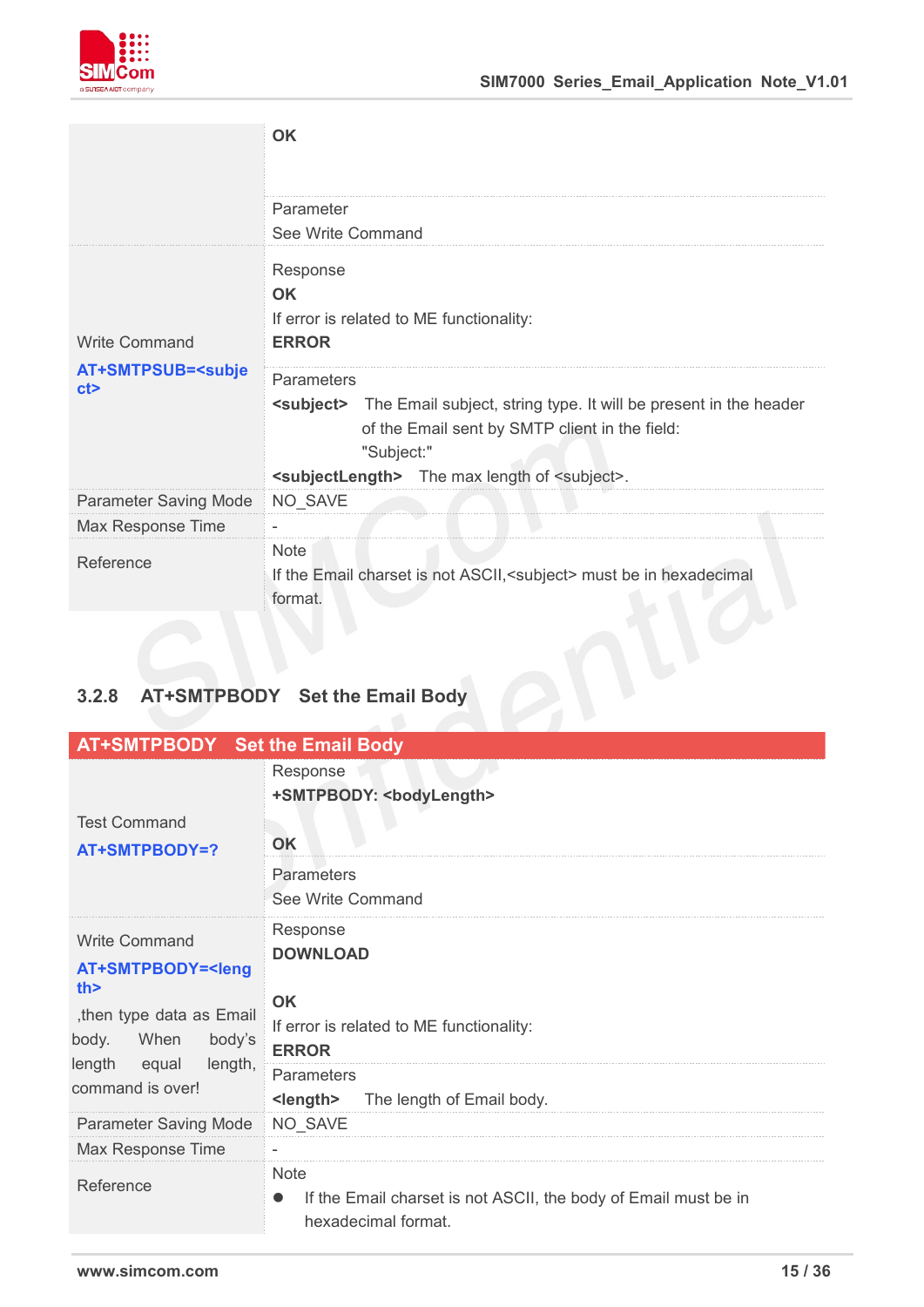

After URC string "DOWNLOAD", User can input email's body.

#### **3.2.9 AT+SMTPFILE Set the Email Attachment**

| <b>AT+SMTPFILE</b> Set the Email Attachment                                                                                          |                                                                                                                                                                                                                                                                                                                                                                                                                                                                                                                                                                                                                                                                                                                                             |  |
|--------------------------------------------------------------------------------------------------------------------------------------|---------------------------------------------------------------------------------------------------------------------------------------------------------------------------------------------------------------------------------------------------------------------------------------------------------------------------------------------------------------------------------------------------------------------------------------------------------------------------------------------------------------------------------------------------------------------------------------------------------------------------------------------------------------------------------------------------------------------------------------------|--|
| <b>Test Command</b><br>AT+SMTPFILE=?                                                                                                 | Response<br>+SMTPFILE: (range of <filetype>s),<filenamelength>,(range of<br/><encodetype>s)<br/><b>OK</b><br/>Parameters<br/>See Write Command</encodetype></filenamelength></filetype>                                                                                                                                                                                                                                                                                                                                                                                                                                                                                                                                                     |  |
| <b>Read Command</b><br><b>AT+SMTPFILE?</b>                                                                                           | Response<br>+SMTPFILE: <filetype>,<filename>,<encodetype><br/><b>OK</b><br/>Parameter<br/>See Write Command</encodetype></filename></filetype>                                                                                                                                                                                                                                                                                                                                                                                                                                                                                                                                                                                              |  |
| <b>Write Command</b><br><b>AT+SMTPFILE=<filety< b=""><br/>pe&gt;[,<filename>,<enco<br>deType&gt;]</enco<br></filename></filety<></b> | Response<br><b>OK</b><br>If error is related to ME functionality:<br><b>ERROR</b><br>Parameters<br><filetype><br/>The type of the Email attachment.<br/>No attachment<br/><math>\Omega</math><br/>Attach a txt file<br/>1<br/>Attach a binary file (bmp, mp3, video)<br/><math>\overline{2}</math><br/>The name of the Email attachment.<br/><filename><br/><filenamelength> The max length of <filename>.<br/><encodetype> Content-Transfer-Encoding used for attachment<br/>"7bit" means data all represented as short lines of US-ASCII data<br/>0<br/>"base64" designed to represent arbitrary sequences of octets in a<br/>1<br/>form that need not be humanly readable</encodetype></filename></filenamelength></filename></filetype> |  |
| <b>Parameter Saving Mode</b>                                                                                                         | NO_SAVE                                                                                                                                                                                                                                                                                                                                                                                                                                                                                                                                                                                                                                                                                                                                     |  |
| Max Response Time                                                                                                                    |                                                                                                                                                                                                                                                                                                                                                                                                                                                                                                                                                                                                                                                                                                                                             |  |
| Reference                                                                                                                            | <b>Note</b><br>If a txt file ( <filetype>=1) is attached, <encodetype> must be 0.<br/>If a binary file (<filetype>=2) is attached, <encodetype> must be 1.</encodetype></filetype></encodetype></filetype>                                                                                                                                                                                                                                                                                                                                                                                                                                                                                                                                  |  |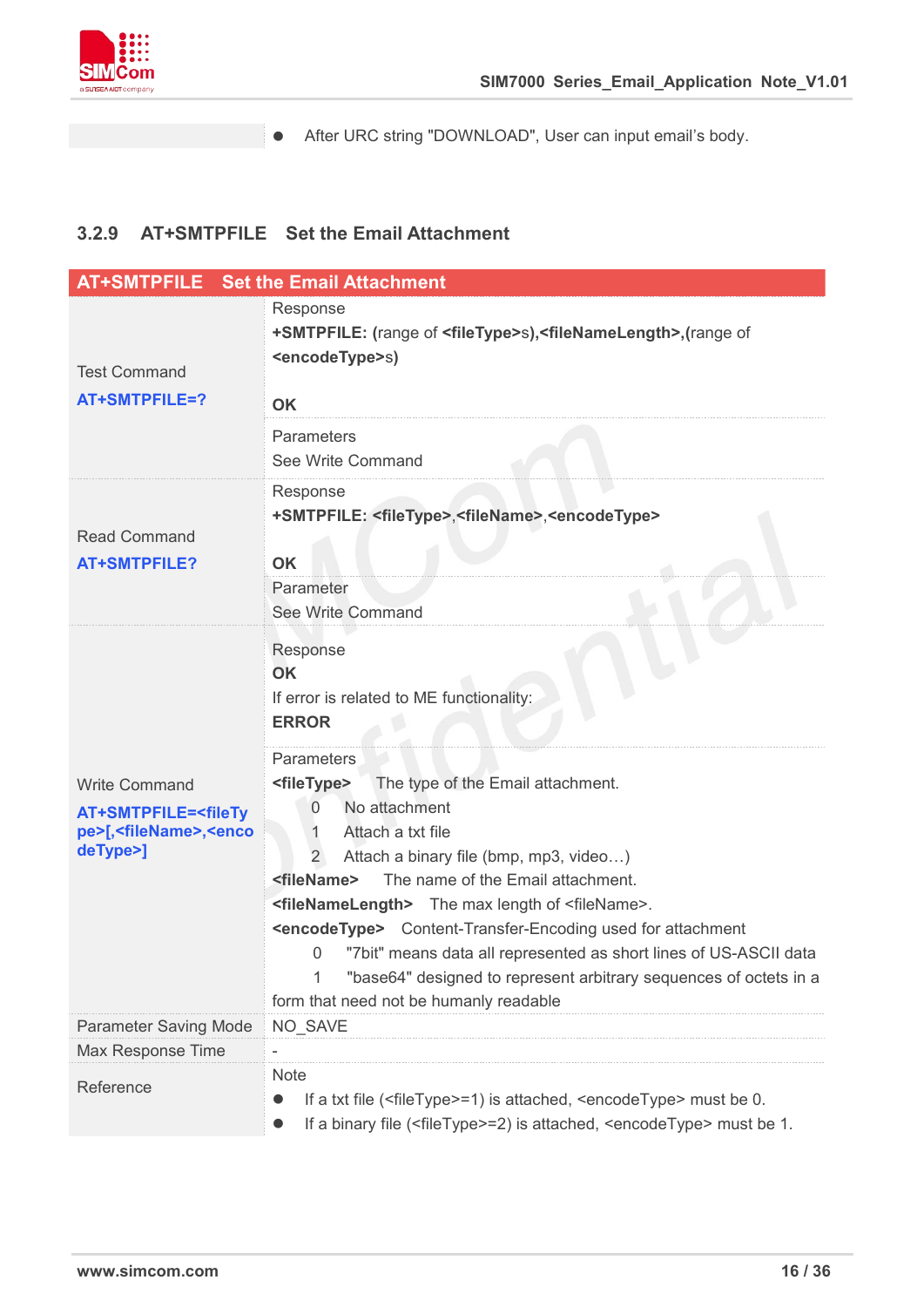

#### **3.2.10 AT+SMTPSEND Send the Email**

| <b>AT+SMTPSEND</b> Send the Email              |                                                                                                                                                                                                                                                                                                                                                                                                                                                                                                                                                                                                         |
|------------------------------------------------|---------------------------------------------------------------------------------------------------------------------------------------------------------------------------------------------------------------------------------------------------------------------------------------------------------------------------------------------------------------------------------------------------------------------------------------------------------------------------------------------------------------------------------------------------------------------------------------------------------|
| <b>Test Command</b>                            | Response<br><b>OK</b>                                                                                                                                                                                                                                                                                                                                                                                                                                                                                                                                                                                   |
| <b>AT+SMTPSEND=?</b>                           | Parameters                                                                                                                                                                                                                                                                                                                                                                                                                                                                                                                                                                                              |
| <b>Execution Command</b><br><b>AT+SMTPSEND</b> | Response<br><b>OK</b><br>If error is related to ME functionality:<br><b>ERROR</b><br>If send successfully or not, return:<br>+SMTPSEND: <code><br/>Parameters<br/>The result of sending Email.<br/><code><br/>The Email has been sent successfully.<br/><math>1 -</math><br/>Network error.<br/>61<br/>DNS resolve error<br/>62<br/>63 SMTP TCP connection error.<br/>Timeout of SMTP server response<br/>64<br/>65 SMTP server response error<br/>Not authentication<br/>66<br/>Authentication failed. SMTP user name or password may be not<br/>67<br/>right.<br/>Bad recipient.<br/>68</code></code> |
| <b>Parameter Saving Mode</b>                   | NO_SAVE                                                                                                                                                                                                                                                                                                                                                                                                                                                                                                                                                                                                 |
| Max Response Time                              |                                                                                                                                                                                                                                                                                                                                                                                                                                                                                                                                                                                                         |
| Reference                                      | <b>Note</b>                                                                                                                                                                                                                                                                                                                                                                                                                                                                                                                                                                                             |

#### **3.2.11 AT+SMTPFT Transfer the Email Attachment**

|                     | <b>AT+SMTPFT</b> Transfer the Email Attachment |
|---------------------|------------------------------------------------|
| <b>Test Command</b> | Response<br>OК                                 |
| AT+SMTPFT=?         | <b>Parameters</b><br>See Write Command         |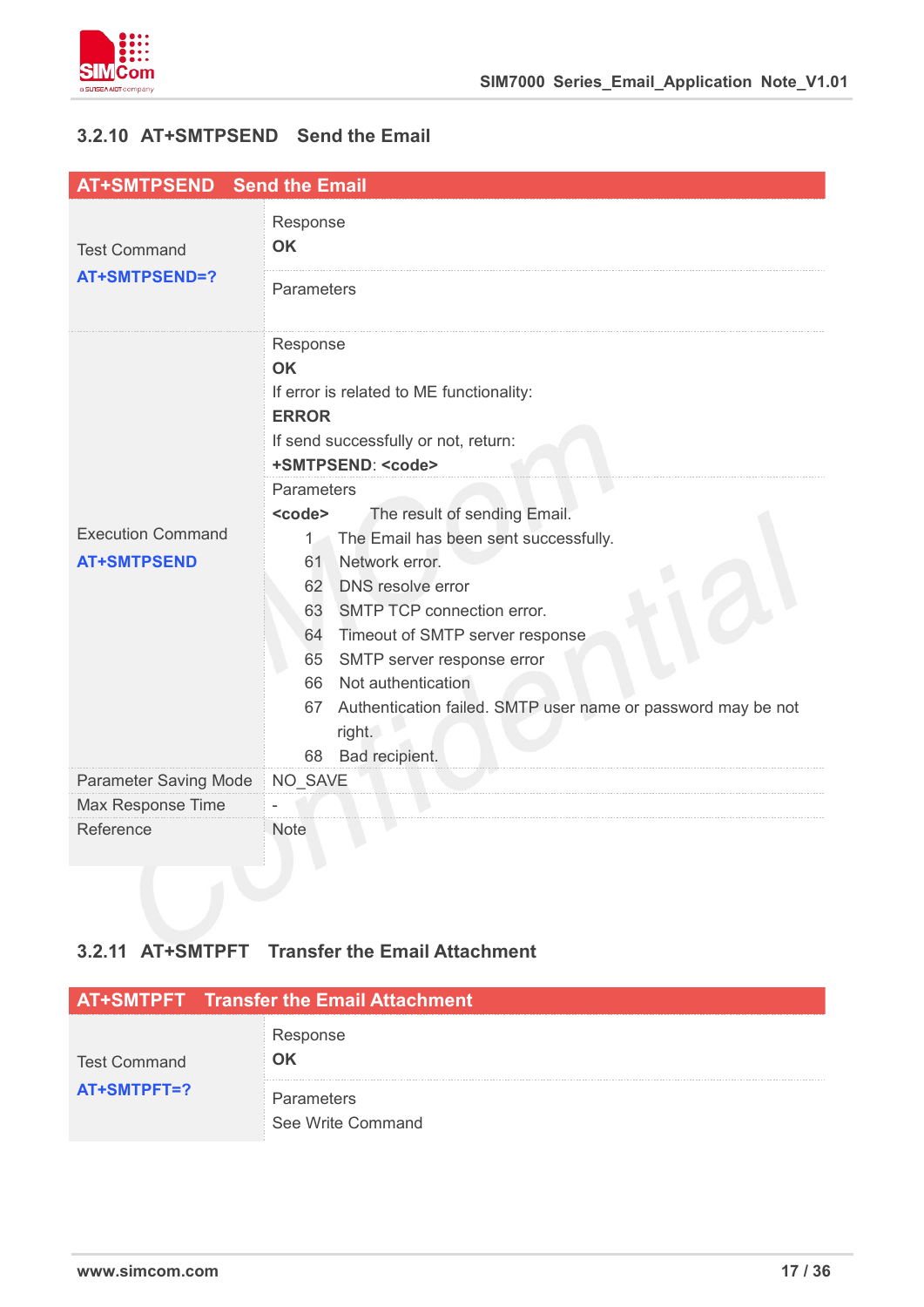

| <b>Write Command</b><br>AT+SMTPFT= <reqleng<br>th<math>&gt;</math></reqleng<br> | Response<br>When the URC below is reported, the attachment can be transferred:<br>+SMTPFT: 1, <maxlength><br/>If <reqlength> is not 0 and send data successfully:<br/>+SMTPFT: 2,<cnflength><br/>//Input data<br/>.<br/>OK<br/>If <reqlength> is not 0 and send data unsuccessfully:<br/>+SMTPFT: 2,<cnflength><br/>//Input data<br/><b>ERROR</b><br/>If <reqlength> is 0, it indicates that transferring the attachment have<br/>finished:<br/>OK<br/>If error is related to ME functionality:<br/><b>ERROR</b><br/>If some error occur:<br/>+SMTPSEND: <code><br/>Parameters<br/>Requested number of data bytes(0-<maxlength>) to be<br/><reqlength><br/>transmitted<br/><cnflength><br/>Confirmed number of data bytes to be transmitted<br/>The max length of data can be sent at a time. It depends<br/><maxlength></maxlength></cnflength></reqlength></maxlength></code></reqlength></cnflength></reqlength></cnflength></reqlength></maxlength> |
|---------------------------------------------------------------------------------|---------------------------------------------------------------------------------------------------------------------------------------------------------------------------------------------------------------------------------------------------------------------------------------------------------------------------------------------------------------------------------------------------------------------------------------------------------------------------------------------------------------------------------------------------------------------------------------------------------------------------------------------------------------------------------------------------------------------------------------------------------------------------------------------------------------------------------------------------------------------------------------------------------------------------------------------------------|
|                                                                                 | on the network status.<br>See AT+SMTPSEND<br><code></code>                                                                                                                                                                                                                                                                                                                                                                                                                                                                                                                                                                                                                                                                                                                                                                                                                                                                                              |
| <b>Parameter Saving Mode</b>                                                    | NO_SAVE                                                                                                                                                                                                                                                                                                                                                                                                                                                                                                                                                                                                                                                                                                                                                                                                                                                                                                                                                 |
| Max Response Time                                                               |                                                                                                                                                                                                                                                                                                                                                                                                                                                                                                                                                                                                                                                                                                                                                                                                                                                                                                                                                         |
| Reference                                                                       | <b>Note</b><br><reqlength> does not be greater than <maxlength>.<br/>When "+SMTPFT: 1,<maxlength>" is reported, then use<br/>"AT+SMTPFT=<reqlength>" to send data.</reqlength></maxlength></maxlength></reqlength>                                                                                                                                                                                                                                                                                                                                                                                                                                                                                                                                                                                                                                                                                                                                      |

#### **3.2.12 AT+SMTPCS Set the Email Charset**

#### **AT+SMTPCS Set the Email Charset**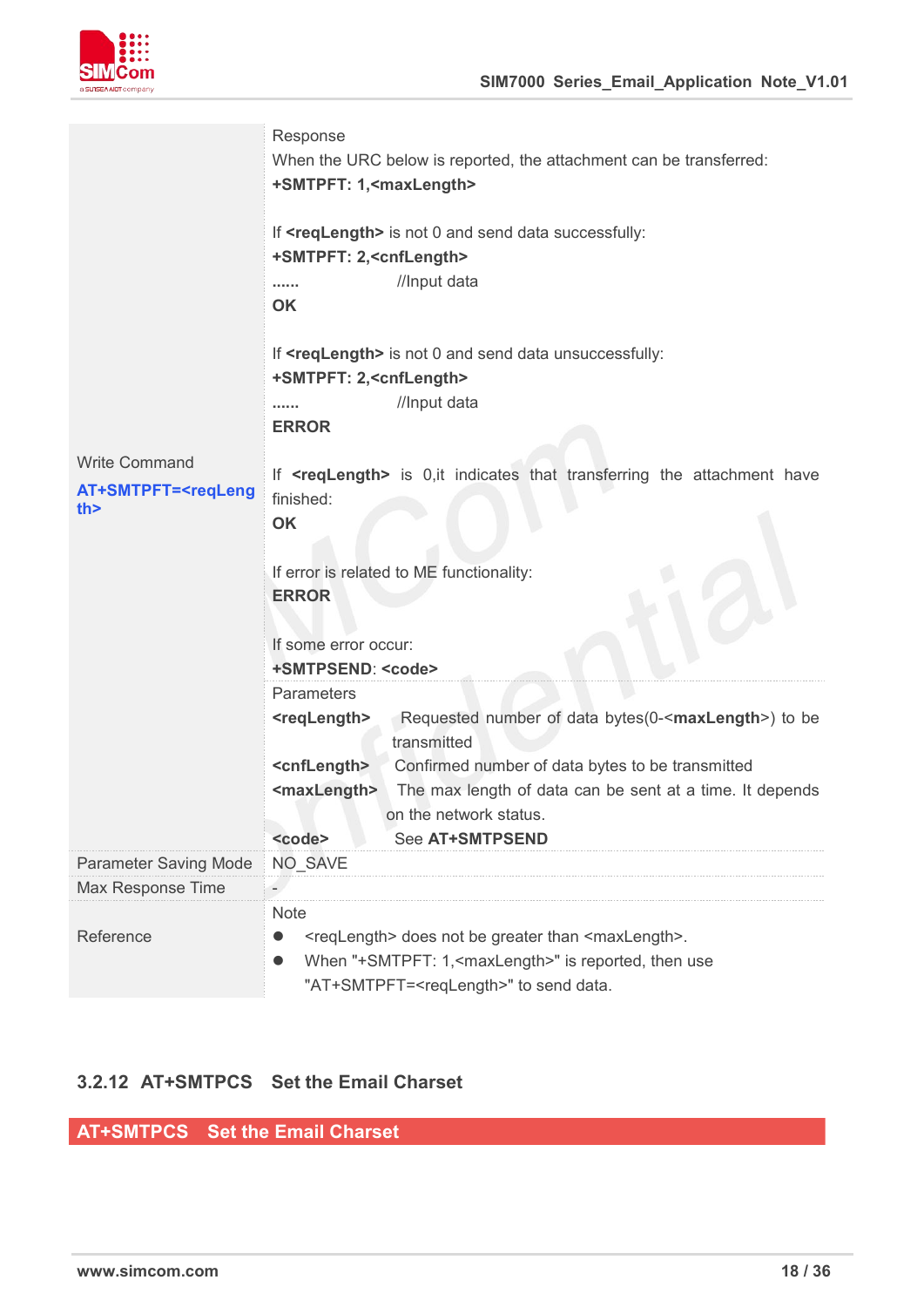

| <b>Test Command</b><br>AT+SMTPCS=?                                  | Response<br>+SMTPCS: <charsetlength><br/><b>OK</b><br/>Parameters<br/>See Write Command</charsetlength>                                                                                                                                                                                                                                                                                                                        |  |
|---------------------------------------------------------------------|--------------------------------------------------------------------------------------------------------------------------------------------------------------------------------------------------------------------------------------------------------------------------------------------------------------------------------------------------------------------------------------------------------------------------------|--|
| <b>Read Command</b><br><b>AT+SMTPCS?</b>                            | Response<br>+SMTPCS: <charset><br/><b>OK</b><br/>Parameter<br/>See Write Command</charset>                                                                                                                                                                                                                                                                                                                                     |  |
|                                                                     | Response<br><b>OK</b><br>If error is related to ME functionality:<br><b>ERROR</b>                                                                                                                                                                                                                                                                                                                                              |  |
| <b>Write Command</b><br><b>AT+SMTPCS=<charset< b=""></charset<></b> | Parameters<br><charset> The Email charset, string type. It shows which charset<br/>the subject and the body are encoded in. If <charset> is not<br/>ASCII but UTF-8 or other, the subject and the body must be in<br/>hexadecimal format (e.g. "TEST" should be converted to<br/>"54455354").<br/>The default charset is ASCII.<br/><charsetlength> The max length of <charset>.</charset></charsetlength></charset></charset> |  |
| <b>Parameter Saving Mode</b>                                        | NO_SAVE                                                                                                                                                                                                                                                                                                                                                                                                                        |  |
| Max Response Time                                                   |                                                                                                                                                                                                                                                                                                                                                                                                                                |  |
| Reference                                                           | <b>Note</b>                                                                                                                                                                                                                                                                                                                                                                                                                    |  |

#### **3.2.13 AT+POP3SRV Set POP3 Server and Account**

|                     | AT+POP3SRV Set POP3 Server and Account                                                                             |
|---------------------|--------------------------------------------------------------------------------------------------------------------|
|                     | Response                                                                                                           |
|                     | +POP3SRV:                                                                                                          |
|                     | <pop3serverlength>,<usernamelength>,<password-length>,(range</password-length></usernamelength></pop3serverlength> |
| <b>Test Command</b> | of supported <pop3port>s)</pop3port>                                                                               |
| AT+POP3SRV=?        |                                                                                                                    |
|                     | OK                                                                                                                 |
|                     | <b>Parameters</b>                                                                                                  |
|                     | See Write Command                                                                                                  |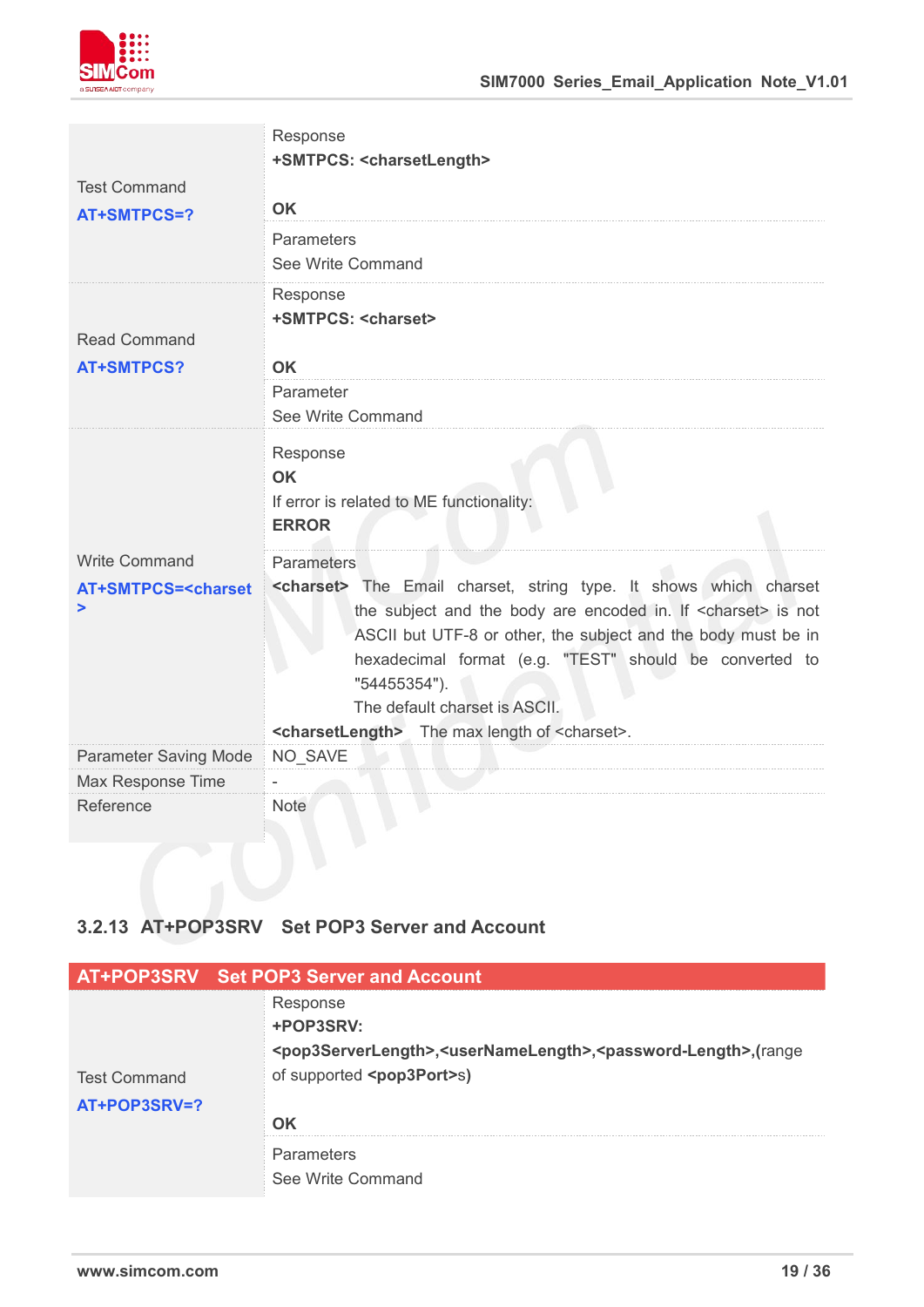

| <b>Read Command</b><br>AT+POP3SRV?                                                                                                       | Response<br>+POP3SRV: <pop3server>,<username>,<password>,<pop3port><br/><b>OK</b><br/>Parameters<br/>See Write Command</pop3port></password></username></pop3server>                                                                                                                                                                                                                                                                                                                                                                                                                                                                                                                                                        |
|------------------------------------------------------------------------------------------------------------------------------------------|-----------------------------------------------------------------------------------------------------------------------------------------------------------------------------------------------------------------------------------------------------------------------------------------------------------------------------------------------------------------------------------------------------------------------------------------------------------------------------------------------------------------------------------------------------------------------------------------------------------------------------------------------------------------------------------------------------------------------------|
|                                                                                                                                          | Response<br><b>OK</b><br>If error is related to ME functionality:<br><b>ERROR</b>                                                                                                                                                                                                                                                                                                                                                                                                                                                                                                                                                                                                                                           |
| <b>Write Command</b><br>AT+POP3SRV= <pop3s<br>erver&gt;,<username>,<p<br>assword&gt;[,<pop3port></pop3port></p<br></username></pop3s<br> | Parameters<br><pop3server><br/>POP3 server address, string type. This parameter can<br/>be either:<br/>IP address in the format: xxx.xxx.xxx.xxx<br/>- Host name to be solved with a DNS query<br/><username><br/>The user name to log in POP3 server, string type.<br/>The password to log in POP3 server, string type.<br/><password><br/><pop3port><br/>The port of POP3 server.<br/>1-65535<br/>Default: 110<br/><pop3serverlength> The max length of <pop3server>.<br/><usernamelength><br/>The max length of <username>.<br/>The max length of <password>.<br/><passwordlength></passwordlength></password></username></usernamelength></pop3server></pop3serverlength></pop3port></password></username></pop3server> |
| <b>Parameter Saving Mode</b>                                                                                                             | NO_SAVE                                                                                                                                                                                                                                                                                                                                                                                                                                                                                                                                                                                                                                                                                                                     |
| Max Response Time                                                                                                                        |                                                                                                                                                                                                                                                                                                                                                                                                                                                                                                                                                                                                                                                                                                                             |
| Reference                                                                                                                                | <b>Note</b>                                                                                                                                                                                                                                                                                                                                                                                                                                                                                                                                                                                                                                                                                                                 |

### **3.2.14 AT+POP3IN Log in POP3 Server**

|                                              | <b>AT+POP3IN Log in POP3 Server</b>                                                                                                                                            |
|----------------------------------------------|--------------------------------------------------------------------------------------------------------------------------------------------------------------------------------|
| <b>Test Command</b>                          | Response<br><b>OK</b>                                                                                                                                                          |
| AT+POP3IN=?                                  | <b>Parameters</b>                                                                                                                                                              |
| <b>Execution Command</b><br><b>AT+POP3IN</b> | Response<br><b>OK</b><br>If error is related to ME functionality:<br><b>ERROR</b><br>If logging in POP3 server or not, return:<br>+POP3IN: <code><br/><b>Parameters</b></code> |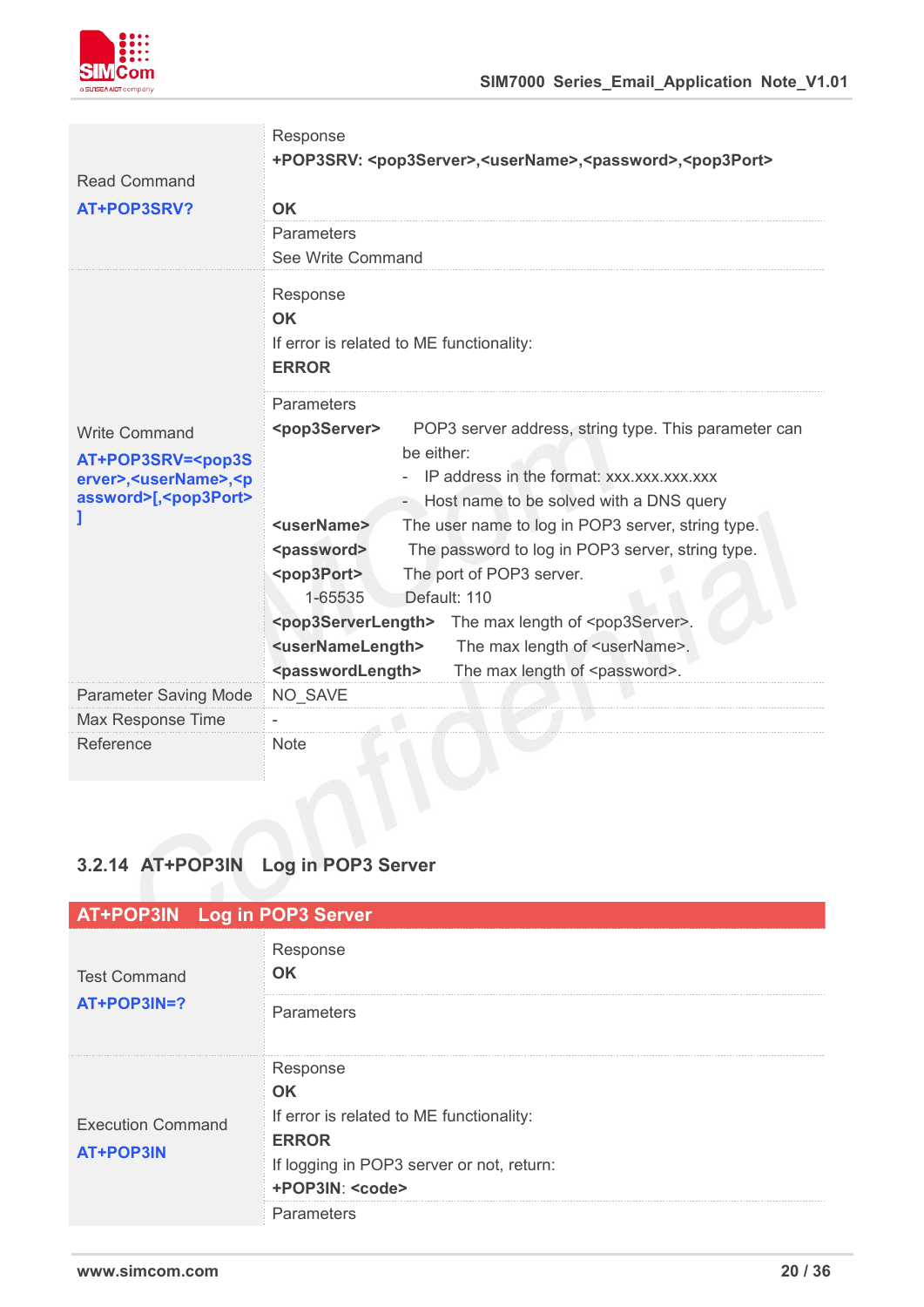

|                              | <code></code> | The result of logging in POP3 server |
|------------------------------|---------------|--------------------------------------|
|                              | 1             | Log in POP3 server successfully      |
|                              | 61            | Network error                        |
|                              | 62            | DNS resolve error                    |
|                              | 63            | POP3 TCP connection error            |
|                              | 64            | Timeout of POP3 server response      |
|                              | 65            | POP3 server response error           |
|                              | 66            | POP3 server rejects to log in        |
|                              | 67            | Incorrect user name                  |
|                              | 68            | Incorrect user name or password      |
|                              | 69            | Timeout of read data                 |
| <b>Parameter Saving Mode</b> | NO SAVE       |                                      |
| Max Response Time            |               |                                      |
| Reference                    | <b>Note</b>   |                                      |

#### **3.2.15 AT+POP3NUM Get Email Number and Total Size**

|                                     | AT+POP3NUM Get Email Number and Total Size                                                                                                                                                                                                                                                                                                                                                                                                                |  |  |  |  |  |  |  |
|-------------------------------------|-----------------------------------------------------------------------------------------------------------------------------------------------------------------------------------------------------------------------------------------------------------------------------------------------------------------------------------------------------------------------------------------------------------------------------------------------------------|--|--|--|--|--|--|--|
| <b>Test Command</b><br>AT+POP3NUM=? | Response<br><b>OK</b>                                                                                                                                                                                                                                                                                                                                                                                                                                     |  |  |  |  |  |  |  |
|                                     | Parameter                                                                                                                                                                                                                                                                                                                                                                                                                                                 |  |  |  |  |  |  |  |
| <b>Execution Command</b>            | Response<br><b>OK</b><br>If error is related to ME functionality:<br><b>ERROR</b><br>If POP3 server issues a positive response:<br>+POP3NUM: 1, <totalnumber>,<totalsize><br/>If POP3 server issues a negative response:<br/>+POP3NUM: 0<br/>If some error occur:</totalsize></totalnumber>                                                                                                                                                               |  |  |  |  |  |  |  |
| <b>AT+POP3NUM</b>                   | +POP3OUT: <code><br/>Parameters<br/><totalnumber> The Email number on the POP3 server, decimal format.<br/><totalsize><br/>The total size of all Email and the unit is in byte.<br/><code><br/>The result of logging out POP3 server<br/>1<br/>Normally log out POP3 server<br/>Network error<br/>61<br/>62<br/>DNS resolve error<br/>POP3 TCP connection error<br/>63<br/>64<br/>Timeout of POP3 server response</code></totalsize></totalnumber></code> |  |  |  |  |  |  |  |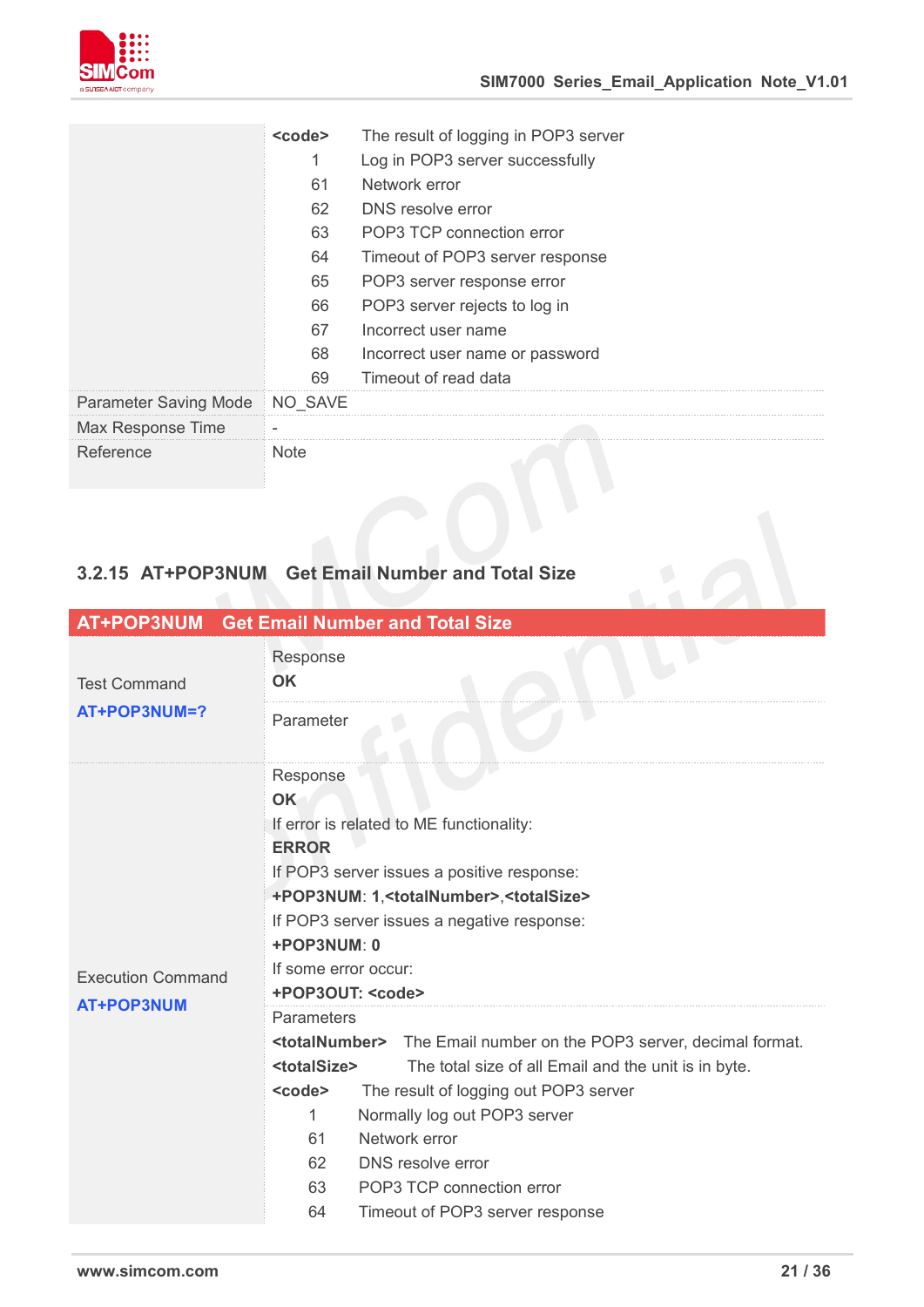

| Parameter Saving Mode NO_SAVE |      |
|-------------------------------|------|
| Max Response Time             |      |
| Reference                     | Note |

#### **3.2.16 AT+POP3LIST Get the Specific Email Size**

| AT+POP3LIST                                                                    | <b>Get the Specific Email Size</b>                                                                            |  |  |  |  |  |  |
|--------------------------------------------------------------------------------|---------------------------------------------------------------------------------------------------------------|--|--|--|--|--|--|
|                                                                                | Response                                                                                                      |  |  |  |  |  |  |
|                                                                                | +POP3LIST: (range of supported <msgnumber>s)</msgnumber>                                                      |  |  |  |  |  |  |
| <b>Test Command</b>                                                            | <b>OK</b>                                                                                                     |  |  |  |  |  |  |
| AT+POP3LIST=?                                                                  | Parameter                                                                                                     |  |  |  |  |  |  |
|                                                                                | See Write Command                                                                                             |  |  |  |  |  |  |
|                                                                                | Response                                                                                                      |  |  |  |  |  |  |
|                                                                                | <b>OK</b>                                                                                                     |  |  |  |  |  |  |
|                                                                                | If error is related to ME functionality:                                                                      |  |  |  |  |  |  |
|                                                                                | <b>ERROR</b>                                                                                                  |  |  |  |  |  |  |
|                                                                                | If POP3 server issues a positive response:                                                                    |  |  |  |  |  |  |
|                                                                                | +POP3LIST: 1, <msgnumber>,<size></size></msgnumber>                                                           |  |  |  |  |  |  |
|                                                                                | If POP3 server issues a negative response:                                                                    |  |  |  |  |  |  |
|                                                                                | +POP3LIST: 0                                                                                                  |  |  |  |  |  |  |
| <b>Write Command</b>                                                           | If some error occur:                                                                                          |  |  |  |  |  |  |
| AT+POP3LIST= <msgn< td=""><td colspan="7">+POP3OUT: <code></code></td></msgn<> | +POP3OUT: <code></code>                                                                                       |  |  |  |  |  |  |
| umber>                                                                         | Parameters                                                                                                    |  |  |  |  |  |  |
|                                                                                | <msgnumber> The message number of Email.</msgnumber>                                                          |  |  |  |  |  |  |
|                                                                                | The size of Email <msgnumber> and the unit is in byte.<br/><math>&lt;</math>size<math>&gt;</math></msgnumber> |  |  |  |  |  |  |
|                                                                                | The result of logging out POP3 server<br><code></code>                                                        |  |  |  |  |  |  |
|                                                                                | Normally log out POP3 server<br>1                                                                             |  |  |  |  |  |  |
|                                                                                | Network error<br>61                                                                                           |  |  |  |  |  |  |
|                                                                                | 62<br>DNS resolve error                                                                                       |  |  |  |  |  |  |
|                                                                                | 63<br>POP3 TCP connection error                                                                               |  |  |  |  |  |  |
|                                                                                | 64<br>Timeout of POP3 server response                                                                         |  |  |  |  |  |  |
| <b>Parameter Saving Mode</b>                                                   | NO_SAVE                                                                                                       |  |  |  |  |  |  |
| Max Response Time                                                              |                                                                                                               |  |  |  |  |  |  |
| Reference                                                                      | <b>Note</b>                                                                                                   |  |  |  |  |  |  |

#### **3.2.17 AT+POP3UIDL Get the Specific Email Unique-id**

**AT+POP3UIDL Get the Specific Email Unique-id**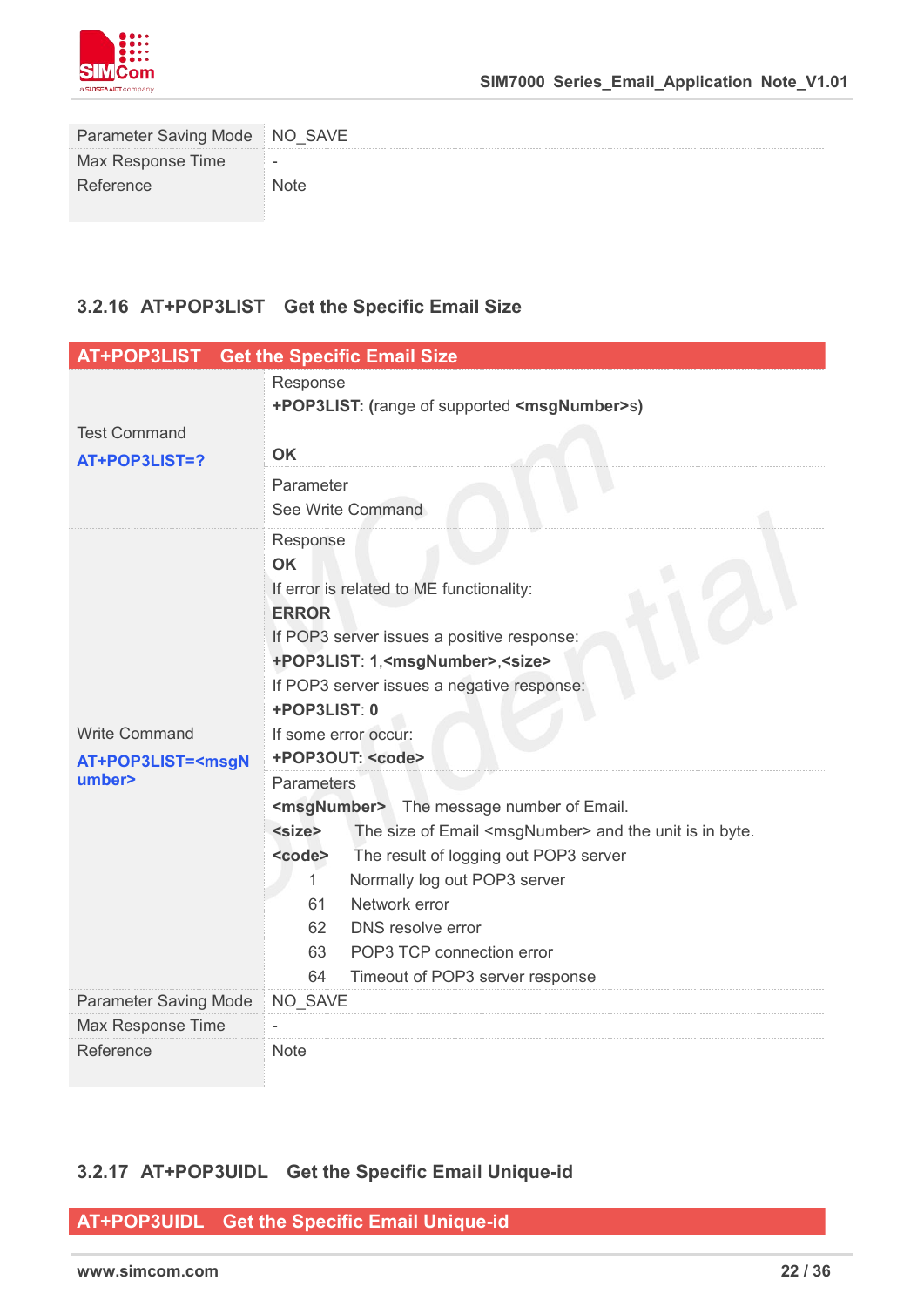

| See Write Command<br>Response<br><b>OK</b><br>If error is related to ME functionality:<br><b>ERROR</b><br>If POP3 server issues a positive response:<br>+POP3UIDL: 1, <msgnumber>,<uid><br/>If POP3 server issues a negative response:<br/>+POP3UIDL: 0<br/>If some error occur:<br/>+POP3OUT: <code><br/>Parameters<br/><msgnumber> The message number of Email.<br/>umber&gt;<br/>persists across sessions.<br/>The result of logging out POP3 server<br/><code><br/>Normally log out POP3 server<br/><math>\mathbf{1}</math><br/>Network error<br/>61<br/>62<br/>DNS resolve error<br/>POP3 TCP connection error<br/>63<br/>64<br/>Timeout of POP3 server response<br/>Parameter Saving Mode<br/>NO_SAVE<br/>Max Response Time<br/>Reference<br/><b>Note</b></code></msgnumber></code></uid></msgnumber> | <b>Test Command</b><br>AT+POP3UIDL=?                                                                                                                                                                                                                                                            | Response<br>+POP3UIDL: (range of supported <msgnumber>s)<br/><b>OK</b></msgnumber>                                                                                                                                           |
|-------------------------------------------------------------------------------------------------------------------------------------------------------------------------------------------------------------------------------------------------------------------------------------------------------------------------------------------------------------------------------------------------------------------------------------------------------------------------------------------------------------------------------------------------------------------------------------------------------------------------------------------------------------------------------------------------------------------------------------------------------------------------------------------------------------|-------------------------------------------------------------------------------------------------------------------------------------------------------------------------------------------------------------------------------------------------------------------------------------------------|------------------------------------------------------------------------------------------------------------------------------------------------------------------------------------------------------------------------------|
|                                                                                                                                                                                                                                                                                                                                                                                                                                                                                                                                                                                                                                                                                                                                                                                                             |                                                                                                                                                                                                                                                                                                 | Parameters                                                                                                                                                                                                                   |
|                                                                                                                                                                                                                                                                                                                                                                                                                                                                                                                                                                                                                                                                                                                                                                                                             | <b>Write Command</b><br>AT+POP3UIDL= <msgn< td=""><td><uid> The Email unique-id, the unique-id is an arbitrary server-determined<br/>string, consisting of 1 to 70 characters in the range 0x21 to 0x7E,<br/>which uniquely identifies a message within a maildrop and which</uid></td></msgn<> | <uid> The Email unique-id, the unique-id is an arbitrary server-determined<br/>string, consisting of 1 to 70 characters in the range 0x21 to 0x7E,<br/>which uniquely identifies a message within a maildrop and which</uid> |
|                                                                                                                                                                                                                                                                                                                                                                                                                                                                                                                                                                                                                                                                                                                                                                                                             |                                                                                                                                                                                                                                                                                                 |                                                                                                                                                                                                                              |
|                                                                                                                                                                                                                                                                                                                                                                                                                                                                                                                                                                                                                                                                                                                                                                                                             |                                                                                                                                                                                                                                                                                                 |                                                                                                                                                                                                                              |

#### **3.2.18 AT+POP3CMD Get Multi-line Response**

|                     | <b>AT+POP3CMD</b> Get Multi-line Response                                                                                                                                |
|---------------------|--------------------------------------------------------------------------------------------------------------------------------------------------------------------------|
| <b>Test Command</b> | Response<br><b>+POP3CMD:</b> (range of supported <cmdtype>s), (range of<br/>supported<msgnumber>s),(range of supported <linenumber>s)</linenumber></msgnumber></cmdtype> |
| AT+POP3CMD=?        | ΟK                                                                                                                                                                       |
|                     | <b>Parameters</b><br>See Write Command                                                                                                                                   |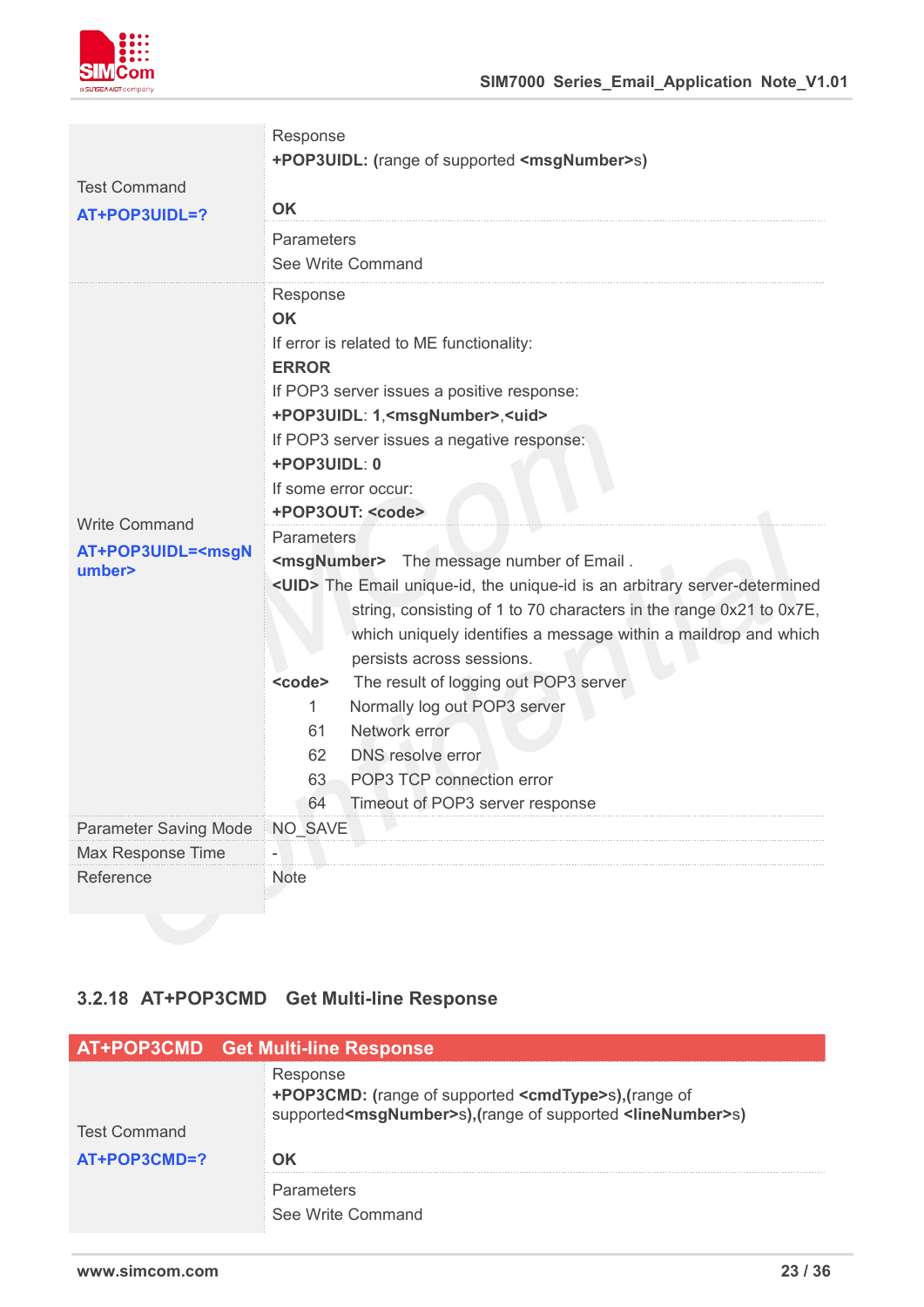

Response

**OK**

If error is related to ME functionality:

**ERROR**

If POP3 server issues a positive response:

**+POP3CMD**: **1**

If POP3 server issues a negative response:

**+POP3CMD**: **0**

If some error occur:

#### **+POP3OUT: <code>**

**Parameters** 

**<cmdType>** The values that supported POP3 user command

1 List command

The "List" command returns a multi-line "scan listing". For each message on the maildrop list of the server the POP3 service returns a line containing the message number and its size in bytes. A final "dotline" will be printed at the end of the "scan listing". If there are no messages on the maildrop list of the server, the POP3 service returns a positive response, i.e. It does not issue an error response, but the "scan listing" will be empty. In either case, each scan listing will be finished by so-called "dotline", i.e. a new line with just a single dot. <msgNumber> and <lineNumber> must not be given.

#### Uidl command

The "Uidl" command returns a multi-line "unique-id Listing". For each message on the maildrop list of the Server the POP3 service returns a line containing the message number and its unique-id. A final "dotline" will be printed at the end of the "unique-id listing" If there are no messages on the maildrop list of the server. The POP3 service returns a positive response, i.e. It does not issue an error response, but the "uniqueid listing" will be empty. In either case, each unique-id listing will be finished by so-called "dotline", i.e.a new line with just a singledot. <msgNumber> and <lineNumber> must not be given.

3 Top command

The command retrieves the number of lines of the message's body from the POP3 server's maildrop list. The POP3 server sends the headers of the message, the blank line separating the headers from the body, and then the number of lines of the message's body. If the number of lines requested by The POP3 client is greater than the number of lines in the body, then the POP3 server sends the entire message. If no such message exists on the server the POP3 service issues an error response to the user.

Write Command

**AT+POP3CMD=<cmdT ype>[,<msgNumber>[,l ineNumber]]**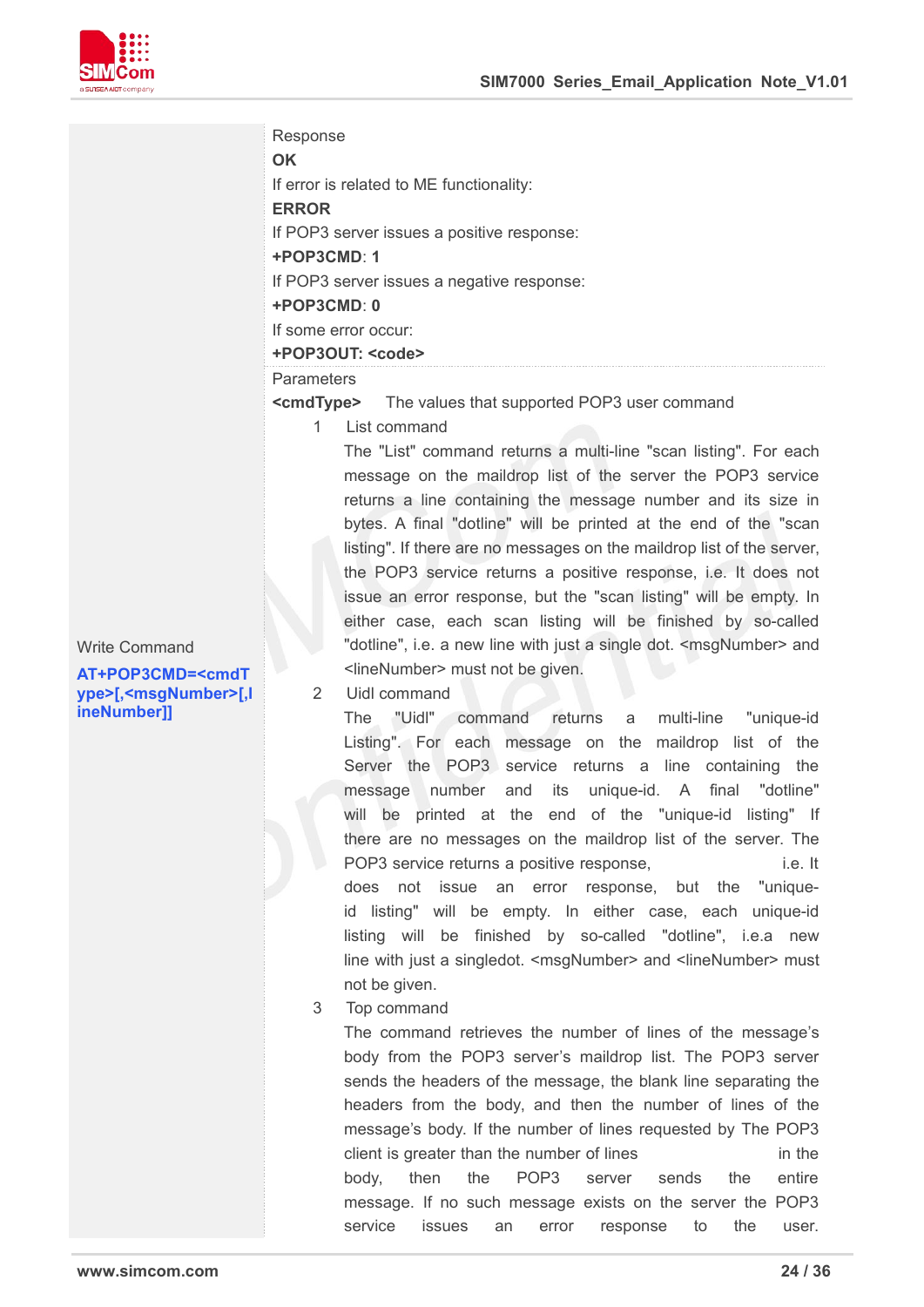

|                              |             | Each                                                    | email                            |  | will be |                                                                      |      |   | finished by a so-called "dotline",                                   |                         |
|------------------------------|-------------|---------------------------------------------------------|----------------------------------|--|---------|----------------------------------------------------------------------|------|---|----------------------------------------------------------------------|-------------------------|
|                              |             | i.e.a                                                   | new                              |  | line    | with                                                                 | just | a | single                                                               | dot.                    |
|                              |             |                                                         |                                  |  |         | <msgnumber> and <linenumber> must be given.</linenumber></msgnumber> |      |   |                                                                      |                         |
|                              | 4           | Retrieve command                                        |                                  |  |         |                                                                      |      |   |                                                                      |                         |
|                              |             |                                                         |                                  |  |         |                                                                      |      |   | The command retrieves the related message from the                   |                         |
|                              |             |                                                         |                                  |  |         |                                                                      |      |   | POP3 server's maildrop list. If no such message exists               |                         |
|                              |             |                                                         |                                  |  |         |                                                                      |      |   | on the server the POP3 service issues an error response to the       |                         |
|                              |             |                                                         |                                  |  |         |                                                                      |      |   | user. Each email will be finished by a so-called "dotline", i.e. a   |                         |
|                              |             |                                                         | new line with just a single dot. |  |         |                                                                      |      |   |                                                                      | <msgnumber></msgnumber> |
|                              |             |                                                         | must be given.                   |  |         |                                                                      |      |   |                                                                      |                         |
|                              |             |                                                         |                                  |  |         | <msgnumber> The message number of Email.</msgnumber>                 |      |   |                                                                      |                         |
|                              |             |                                                         |                                  |  |         | <linenumber> The number of lines of the message body.</linenumber>   |      |   |                                                                      |                         |
|                              |             | <code><br/>The result of logging out POP3 server</code> |                                  |  |         |                                                                      |      |   |                                                                      |                         |
|                              | 1           |                                                         | Normally log out POP3 server     |  |         |                                                                      |      |   |                                                                      |                         |
|                              | 61          |                                                         | Network error                    |  |         |                                                                      |      |   |                                                                      |                         |
|                              | 62          |                                                         | DNS resolve error                |  |         |                                                                      |      |   |                                                                      |                         |
|                              | 63          |                                                         | POP3 TCP connection error        |  |         |                                                                      |      |   |                                                                      |                         |
|                              | 64          |                                                         |                                  |  |         | Timeout of POP3 server response                                      |      |   |                                                                      |                         |
| <b>Parameter Saving Mode</b> | NO_SAVE     |                                                         |                                  |  |         |                                                                      |      |   |                                                                      |                         |
| Max Response Time            |             |                                                         |                                  |  |         |                                                                      |      |   |                                                                      |                         |
| Reference                    | <b>Note</b> |                                                         |                                  |  |         |                                                                      |      |   |                                                                      |                         |
|                              |             |                                                         |                                  |  |         |                                                                      |      |   | After sending these POP3 commands and POP3 server issuing a positive |                         |
|                              |             |                                                         |                                  |  |         | response, you can get the response by "AT+POP3READ".                 |      |   |                                                                      |                         |

#### **3.2.19 AT+POP3READ Read Multi-line Response**

| AT+POP3READ                                                       | <b>Read Multi-line Response</b>                                                                                                                                                                                                                                                                                                                                                                    |
|-------------------------------------------------------------------|----------------------------------------------------------------------------------------------------------------------------------------------------------------------------------------------------------------------------------------------------------------------------------------------------------------------------------------------------------------------------------------------------|
| <b>Test Command</b><br>AT+POP3READ=?                              | Response<br>+POP3READ: (range of supported <reqlength>s)<br/><b>OK</b></reqlength>                                                                                                                                                                                                                                                                                                                 |
|                                                                   | <b>Parameters</b><br>See Write Command                                                                                                                                                                                                                                                                                                                                                             |
| <b>Write Command</b><br>AT+POP3READ= <reql<br>ength&gt;</reql<br> | Response<br>If the data of response not to be read completely:<br>+POP3READ: 1, <cnflength><br/>If the data of response to be read completely:<br/>+POP3READ: 2,<cnflength><br/>If some data need to be read, the URC below is reported:<br/>+POP3READ: 3,<datalength><br/>If error is related to ME functionality:<br/><b>ERROR</b><br/>If some error occur:</datalength></cnflength></cnflength> |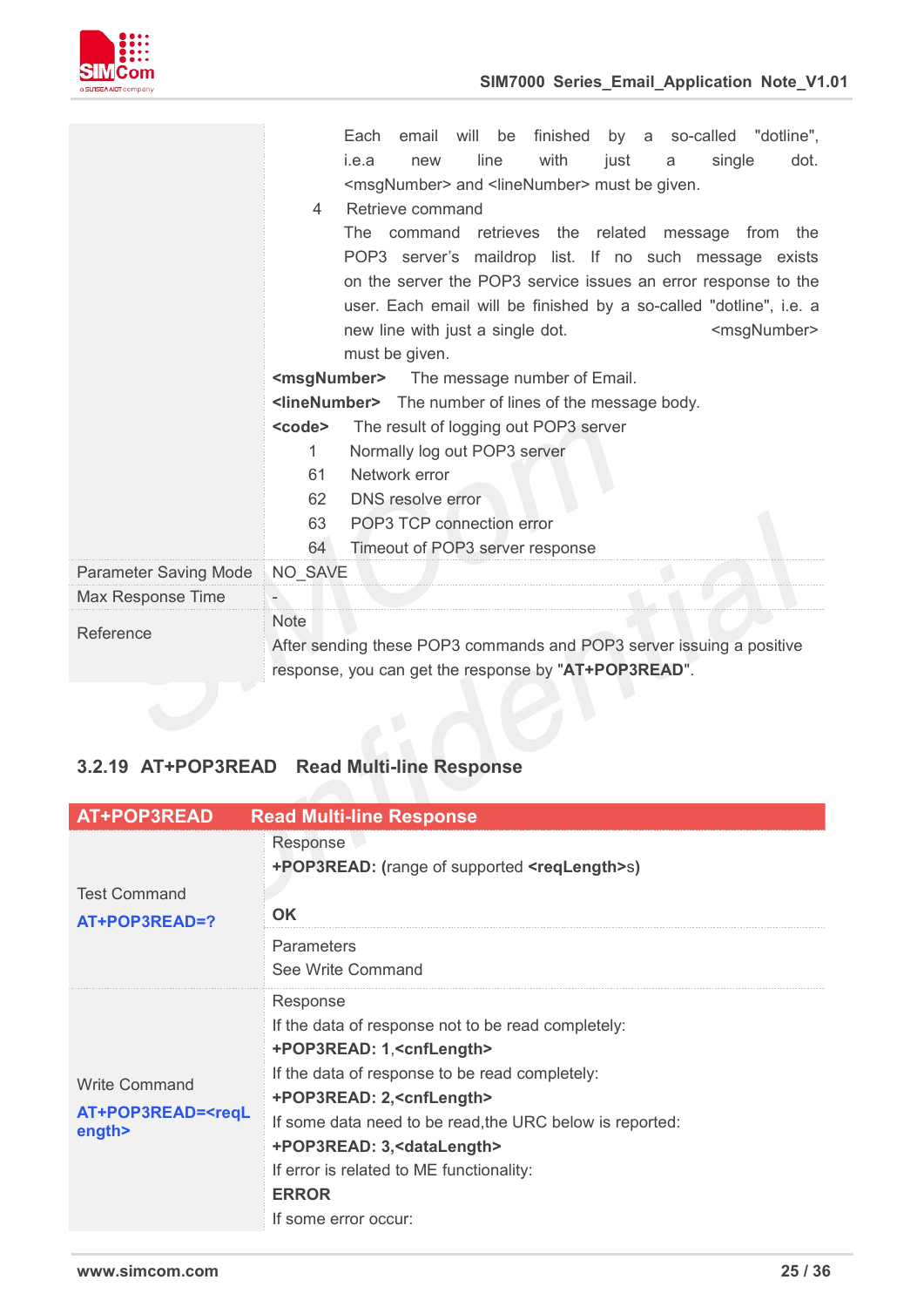

**+POP3OUT: <code>**

|                              | <b>Parameters</b>                                                                            |  |  |  |  |  |  |  |
|------------------------------|----------------------------------------------------------------------------------------------|--|--|--|--|--|--|--|
|                              | <b><reqlength></reqlength></b> Requested number of data bytes (1-1460) to be read            |  |  |  |  |  |  |  |
|                              | <cnflength> Confirmed number of data bytes to be read, which may be</cnflength>              |  |  |  |  |  |  |  |
|                              | less than <reqlength>. 0 indicates that no data can be read.</reqlength>                     |  |  |  |  |  |  |  |
|                              | <datalength> Received number of data bytes.</datalength>                                     |  |  |  |  |  |  |  |
|                              | <code><br/>The result of logging out POP3 server</code>                                      |  |  |  |  |  |  |  |
|                              | Normally log out POP3 server<br>1                                                            |  |  |  |  |  |  |  |
|                              | 61<br>Network error                                                                          |  |  |  |  |  |  |  |
|                              | 62<br>DNS resolve error                                                                      |  |  |  |  |  |  |  |
|                              | 63<br>POP3 tcp connection error                                                              |  |  |  |  |  |  |  |
|                              | Timeout of POP3 server response<br>64                                                        |  |  |  |  |  |  |  |
|                              | 69<br>Read data timeout                                                                      |  |  |  |  |  |  |  |
| <b>Parameter Saving Mode</b> | NO_SAVE                                                                                      |  |  |  |  |  |  |  |
| Max Response Time            |                                                                                              |  |  |  |  |  |  |  |
|                              | <b>Note</b>                                                                                  |  |  |  |  |  |  |  |
|                              | Other AT commands (but "AT+POP3OUT") do not be executed until the                            |  |  |  |  |  |  |  |
|                              | data of response are read completely.                                                        |  |  |  |  |  |  |  |
|                              | If <conflength> is less than <reqlength>, you should wait for a URC</reqlength></conflength> |  |  |  |  |  |  |  |
| Reference                    | "+POP3READ: 3, <datalength>" reported. Then you may continue to</datalength>                 |  |  |  |  |  |  |  |
|                              | read data by "AT+POP3READ".                                                                  |  |  |  |  |  |  |  |
|                              | If the module has some unread data, the URC "+POP3READ:                                      |  |  |  |  |  |  |  |
|                              | 3, <datalength>" is reported every once in a while. After some time,</datalength>            |  |  |  |  |  |  |  |
|                              | these data are not still been read, the module will quit the POP3                            |  |  |  |  |  |  |  |
|                              | process.                                                                                     |  |  |  |  |  |  |  |
|                              |                                                                                              |  |  |  |  |  |  |  |

#### **3.2.20 AT+POP3DEL Mark the Specific Email to Delete**

|                                                                  | <b>AT+POP3DEL</b> Mark the Specific Email to Delete                               |
|------------------------------------------------------------------|-----------------------------------------------------------------------------------|
|                                                                  | Response<br>+POP3DEL: (range of supported <msgnumber>s)</msgnumber>               |
| <b>Test Command</b><br>AT+POP3DEL=?                              | OK                                                                                |
|                                                                  | Parameters<br>See Write Command                                                   |
| <b>Write Command</b><br>AT+POP3DEL= <msgn<br>umber&gt;</msgn<br> | Response<br><b>OK</b><br>If error is related to ME functionality:<br><b>ERROR</b> |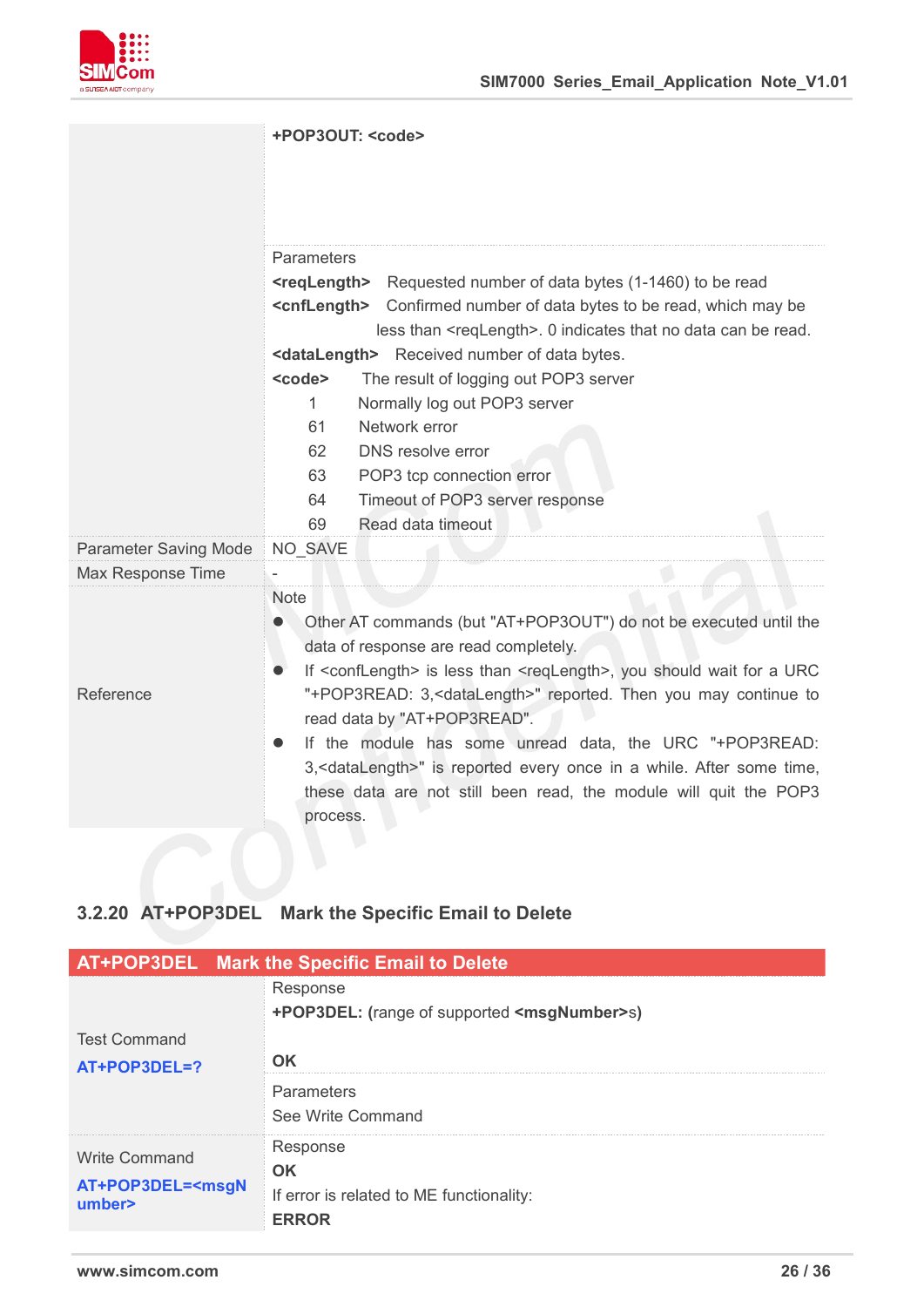

|                              | If POP3 server issues a positive response:                                  |  |
|------------------------------|-----------------------------------------------------------------------------|--|
|                              | +POP3DEL: 1                                                                 |  |
|                              | If POP3 server issues a negative response:                                  |  |
|                              | +POP3DEL: 0                                                                 |  |
|                              | If some error occur:                                                        |  |
|                              | +POP3OUT: <code></code>                                                     |  |
|                              | Parameters                                                                  |  |
|                              | <msgnumber><br/>The message number of Email</msgnumber>                     |  |
|                              | <code><br/>The result of logging out POP3 server</code>                     |  |
|                              | Normally log out POP3 server                                                |  |
|                              | Network error<br>61                                                         |  |
|                              | 62<br>DNS resolve error                                                     |  |
|                              | 63<br>POP3 TCP connection error                                             |  |
|                              | Timeout of POP3 server response<br>64                                       |  |
| <b>Parameter Saving Mode</b> | NO_SAVE                                                                     |  |
| Max Response Time            |                                                                             |  |
|                              | <b>Note</b>                                                                 |  |
|                              | The POP3 server marks the Email as deleted. Any future reference to the     |  |
| Reference                    | message-number associated with the Email in a POP3 command generates        |  |
|                              | an error. The POP3 server does not actually delete the Email until the POP3 |  |
|                              | client logs out POP3 server and closes the session normally.                |  |
|                              |                                                                             |  |

#### **3.2.21 AT+POP3RSET Unmark the Emails that Be Marked as Deleted**

|                                                | <b>AT+POP3RSET</b> Unmark the Emails that Be Marked as Deleted                                                                                                                                                                                                                  |
|------------------------------------------------|---------------------------------------------------------------------------------------------------------------------------------------------------------------------------------------------------------------------------------------------------------------------------------|
| <b>Test Command</b><br>AT+POP3RSET=?           | Response<br><b>OK</b>                                                                                                                                                                                                                                                           |
|                                                | Parameter                                                                                                                                                                                                                                                                       |
| <b>Execution Command</b><br><b>AT+POP3RSET</b> | Response<br><b>OK</b><br>If error is related to ME functionality:<br><b>ERROR</b><br>If POP3 server issues a positive response:<br>+POP3RSET: 1<br>If POP3 server issues a negative response:<br>+POP3REST: 0<br>If some error occur:<br>+POP3OUT: <code><br/>Parameters</code> |
|                                                | <code><br/>The result of logging out POP3 server<br/>Normally log out POP3 server<br/>1</code>                                                                                                                                                                                  |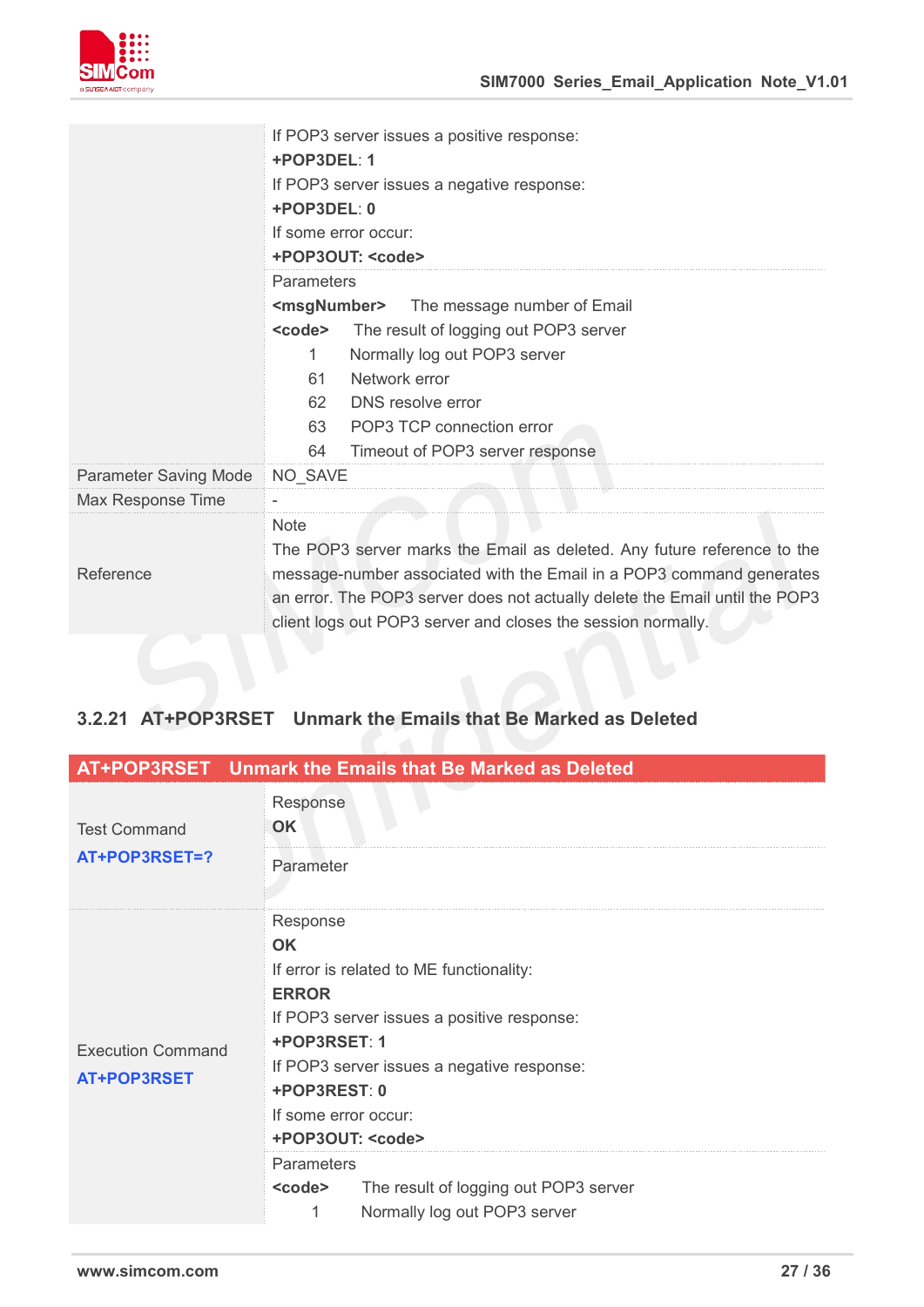

|                               |     | Network error                   |
|-------------------------------|-----|---------------------------------|
|                               | 62  | DNS resolve error               |
|                               | 63. | POP3 TCP connection error       |
|                               |     | Timeout of POP3 server response |
| Parameter Saving Mode NO_SAVE |     |                                 |
| Max Response Time             |     |                                 |
| Reference                     |     |                                 |

#### **3.2.22 AT+POP3OUT Log Out POP3 Server**

| AT+POP3OUT Log Out POP3 Server |                                                                                                                                                                                                                                                                             |
|--------------------------------|-----------------------------------------------------------------------------------------------------------------------------------------------------------------------------------------------------------------------------------------------------------------------------|
| <b>Test Command</b>            | Response<br><b>OK</b>                                                                                                                                                                                                                                                       |
| AT+POP3OUT=?                   | Parameters                                                                                                                                                                                                                                                                  |
|                                | Response<br><b>OK</b><br>If error is related to ME functionality:<br><b>ERROR</b><br>If the process is completed, return:<br>+POP3OUT: < code>                                                                                                                              |
| <b>Execution Command</b>       | Parameters                                                                                                                                                                                                                                                                  |
| AT+POP3OUT                     | <code><br/>The result of logging out POP3 server<br/>Normally log out POP3 server<br/>1<br/>Network error<br/>61<br/>62<br/><b>DNS</b> resolve error<br/>63<br/>POP3 TCP connection error<br/>64<br/>Timeout of POP3 server response<br/>Timeout of read data<br/>69</code> |
| Parameter Saving Mode          | NO_SAVE                                                                                                                                                                                                                                                                     |
| Max Response Time              |                                                                                                                                                                                                                                                                             |
| Reference                      | <b>Note</b>                                                                                                                                                                                                                                                                 |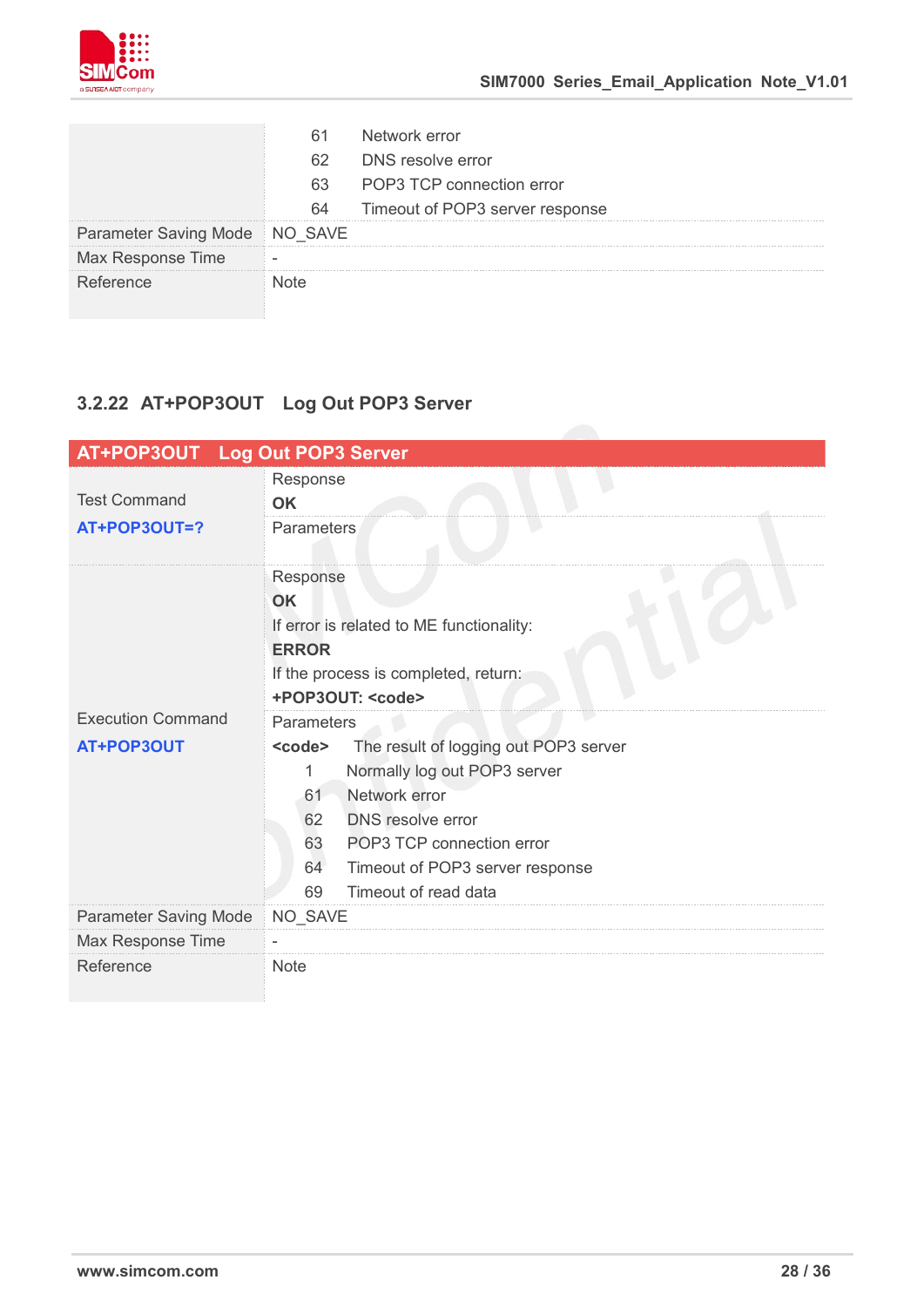

## **4 Bearer Configuration**

Usually module will register PS service automatically.

#### **4.1 PDN Auto-activation**

| //Example of PDN Auto-activation.<br><b>AT+CPIN?</b><br><b>+CPIN: READY</b> | //Check SIM card status                           |
|-----------------------------------------------------------------------------|---------------------------------------------------|
| <b>OK</b>                                                                   |                                                   |
| AT+CGDCONT=1,"IP","APN"                                                     | //Configure APN for registration when needed      |
| <b>OK</b>                                                                   |                                                   |
| AT+CSQ                                                                      | //Check RF signal                                 |
| +CSQ: 27,99                                                                 |                                                   |
| <b>OK</b>                                                                   |                                                   |
| AT+CGATT?                                                                   | //Check PS service.                               |
| +CGATT: 1                                                                   | //1 indicates PS has attached.                    |
| <b>OK</b>                                                                   |                                                   |
| AT+COPS?                                                                    | //Query Network information, operator and network |
| +COPS: 0,0,"460 01",9                                                       | mode 9, NB-IOT network                            |
| <b>OK</b>                                                                   |                                                   |
| AT+SAPBR=3,1,"APN","CMNET"                                                  | //Configure APN of bearer profile 1               |
| <b>OK</b>                                                                   |                                                   |
| AT+SAPBR=1,1                                                                | //To open a wireless bearer.                      |
| <b>OK</b>                                                                   |                                                   |
| AT+SAPBR=2,1                                                                | //To query IP address of wireless bearer          |
| +SAPBR:1,1,"10.89.193.1"                                                    |                                                   |
| <b>OK</b>                                                                   |                                                   |
| AT+SAPBR=0,1                                                                | //To close the wireless bearer                    |
| <b>OK</b>                                                                   |                                                   |
| +SAPBR 1: DEACT                                                             | //Wireless bearer is released by network          |
|                                                                             |                                                   |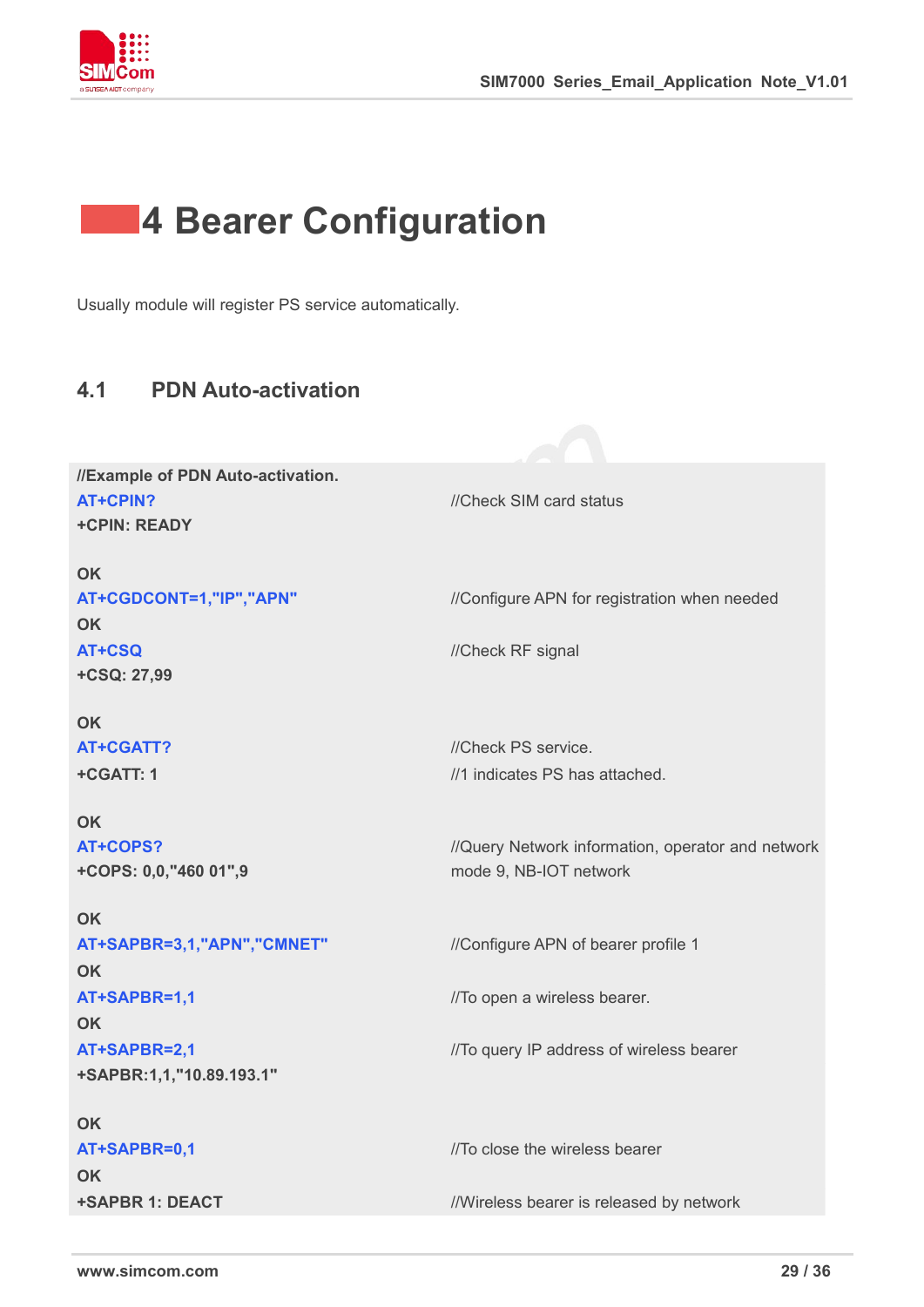

## **5 Email Examples**

#### **5.1 Synchronize time**

To ensure that the received email has the correct time, first the time must be synchronized.

**//Example of Synchronize time AT+CNTPCID?** *//Query GPRS bearer profile's ID* **+CNTPCID: 1 OK AT+CNTP="ntp1.aliyun.com",32** //Set server and time zone **OK AT+CNTP** //Synchronize Network Time **OK +CNTP: 1,"2018/12/26,10:36:49" AT+CCLK?** //Query clock time **+CCLK: "18/12/26,10:36:57+32" OK 5.2 Send an Email**

| //Example of Send an Email   |                                    |
|------------------------------|------------------------------------|
| AT+EMAILCID=0                | //Set parameters of Email          |
| <b>OK</b>                    |                                    |
| AT+EMAILTO=30                | //Set parameters of Email          |
| <b>OK</b>                    |                                    |
| AT+SMTPSRV="mail.sim.com",25 | //Set SMTP server address and port |
| <b>OK</b>                    |                                    |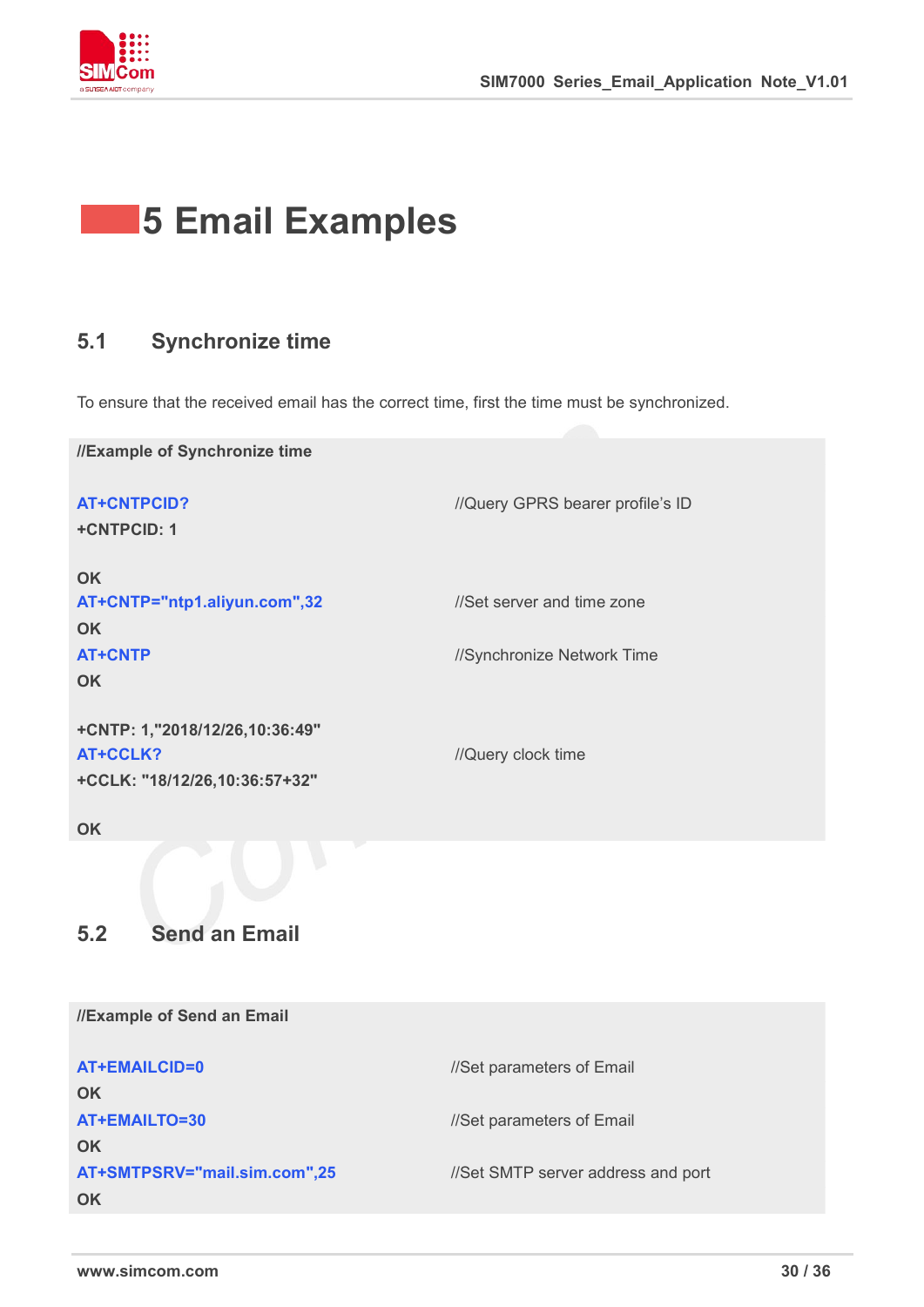

| AT+SMTPAUTH=1,"ohn","123456"<br><b>OK</b>          | //Set user name and password  |
|----------------------------------------------------|-------------------------------|
| AT+SMTPFROM="john@sim.com","john"<br><b>OK</b>     | //Set sender address and name |
| AT+SMTPRCPT=0,0,"john@sim.com","john"<br><b>OK</b> | //Set the recipient(To:)      |
| AT+SMTPRCPT=1,0,"john@sim.com","john"<br><b>OK</b> | //Set the recipient(Cc:)      |
| AT+SMTPRCPT=2,0,"john@sim.com","john"<br><b>OK</b> | //Set the recipient(Bcc:)     |
| <b>AT+SMTPSUB="Test"</b><br><b>OK</b>              | //Set the subject             |
| AT+SMTPBODY=19<br><b>DOWNLOAD</b>                  | //Set the body                |
| This is a new Email                                |                               |
| <b>OK</b><br><b>AT+SMTPSEND</b><br><b>OK</b>       | //Send the Email              |

**+SMTPSEND: 1**

# **5.3 Send an Email with an attachment**

**//Example of Send an Email with an attachment**

| AT+EMAILCID=0<br><b>OK</b>                                  | //Set parameters of Email          |
|-------------------------------------------------------------|------------------------------------|
| <b>AT+EMAILTO=30</b><br><b>OK</b>                           | //Set parameters of Email          |
| AT+SMTPSRV="mail.sim.com",25<br><b>OK</b>                   | //Set SMTP server address and port |
| AT+SMTPAUTH=1,"john","123456"                               | //Set user name and password       |
| <b>OK</b><br>AT+SMTPFROM="john@sim.com","john"<br><b>OK</b> | //Set sender address and name      |
| AT+SMTPRCPT=0,0,"john@sim.com","john"                       | //Set the recipient $(T_0)$        |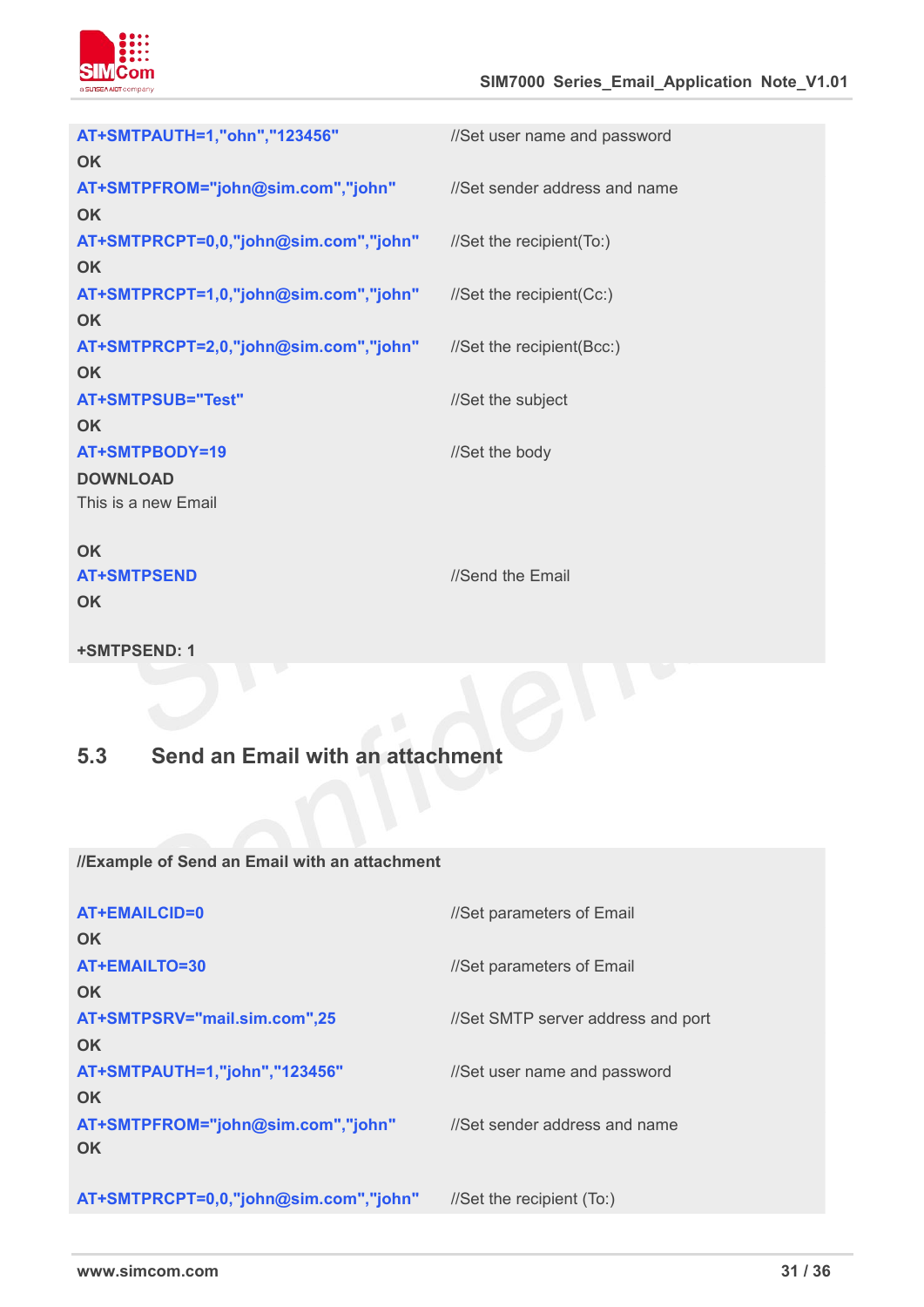

| <b>OK</b>                             |                                                                                                       |
|---------------------------------------|-------------------------------------------------------------------------------------------------------|
| AT+SMTPRCPT=1,0,"john@sim.com","john" | //Set the recipient (Cc:)                                                                             |
| <b>OK</b>                             |                                                                                                       |
| AT+SMTPRCPT=2,0,"john@sim.com","john" | //Set the recipient (Bcc:)                                                                            |
| <b>OK</b>                             |                                                                                                       |
| AT+SMTPSUB="Test"                     | //Set the subject                                                                                     |
| <b>OK</b>                             |                                                                                                       |
| AT+SMTPBODY=19                        | //Set the body                                                                                        |
| <b>DOWNLOAD</b>                       |                                                                                                       |
| This is a new Email                   |                                                                                                       |
|                                       |                                                                                                       |
| <b>OK</b>                             |                                                                                                       |
| AT+SMTPFILE=1,"test.txt",0            | //Set the attachment                                                                                  |
| <b>OK</b>                             |                                                                                                       |
| <b>AT+SMTPSEND</b>                    | //Send the Email                                                                                      |
| <b>OK</b>                             |                                                                                                       |
| <b>+SMTPFT: 1,1360</b>                | //URC indicates that the attachment may be                                                            |
|                                       | send.1360 is the max length of data which can be<br>sent at a time. It depends on the network status. |
| AT+SMTPFT=100                         | //SMTP client requests to send 100 bytes.                                                             |
|                                       | Response will indicates that user must input 100                                                      |
|                                       | bytes for transferring now.                                                                           |
| <b>+SMTPFT: 2,100</b>                 |                                                                                                       |
| //Input data<br>.                     |                                                                                                       |
|                                       |                                                                                                       |
| <b>OK</b>                             |                                                                                                       |
| <b>+SMTPFT: 1,1360</b>                | //URC indicates that more data can be sent                                                            |
| AT+SMTPFT=0                           | //The attachment has been transferred completely.                                                     |
| <b>OK</b>                             |                                                                                                       |
| +SMTPSEND: 1                          | //URC indicates that the entire email has been                                                        |
|                                       | send successfully                                                                                     |

#### **5.4 Send a UTF-8 Email**

**//Example of Send UTF-8 Email**

**OK**

**AT+EMAILCID=0** //Set parameters of Email

**AT+EMAILTO=30** //Set parameters of Email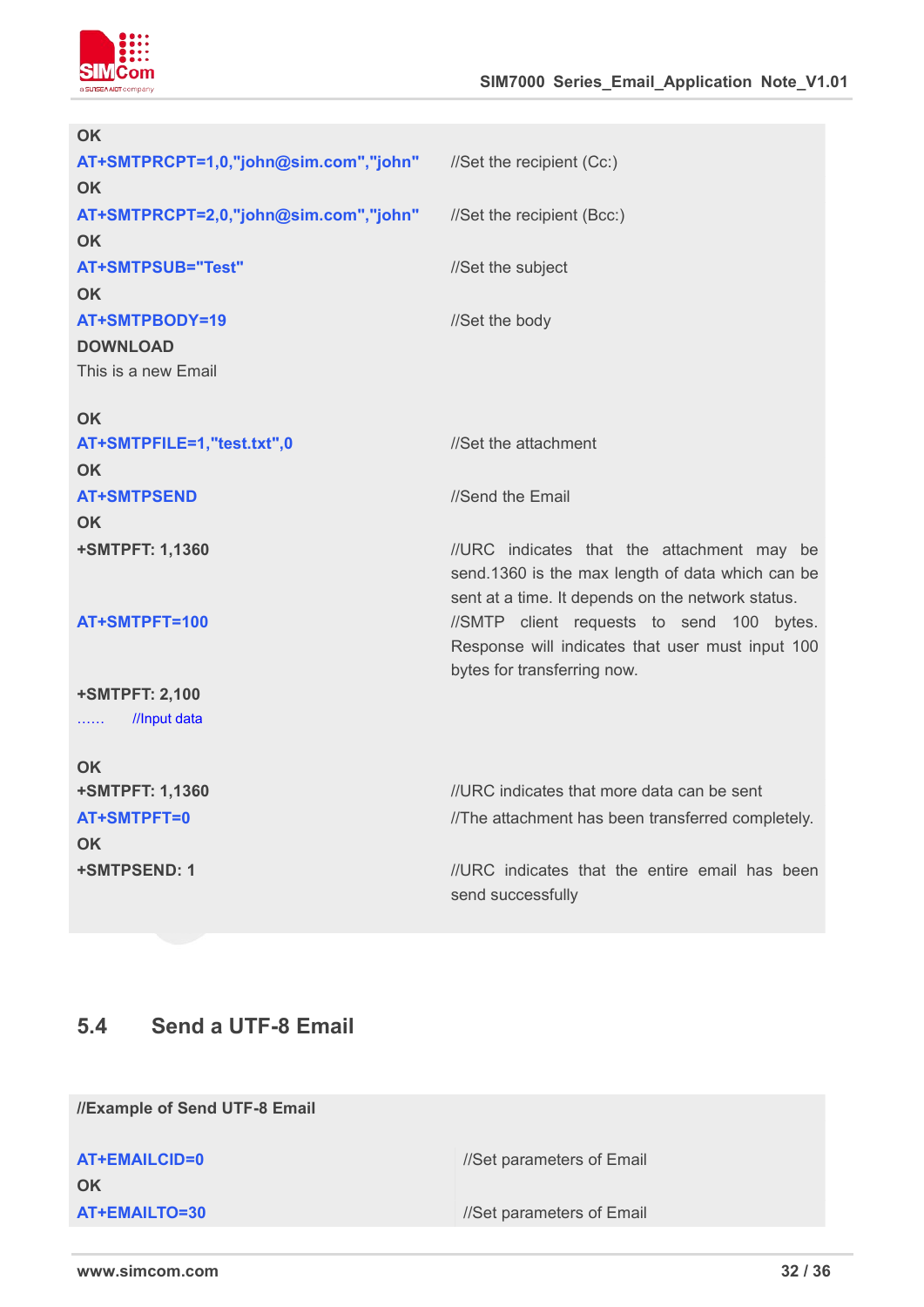

| <b>OK</b>                                |                                    |
|------------------------------------------|------------------------------------|
| AT+SMTPCS="UTF-8"                        | //Set the mail charset             |
| <b>OK</b>                                |                                    |
| AT+SMTPSRV="mail.sim.com",25             | //Set SMTP server address and port |
| <b>OK</b>                                |                                    |
| AT+SMTPAUTH=1,"john","123456"            | //Set user name and password       |
| <b>OK</b>                                |                                    |
| AT+SMTPFROM="john@sim.com","john"        | //Set sender address and name      |
| <b>OK</b>                                |                                    |
| AT+SMTPRCPT=0,0,"john@sim.com","john"    | //Set the recipient(To:)           |
| <b>OK</b>                                |                                    |
| AT+SMTPRCPT=1,0,"john@sim.com","john"    | //Set the recipient(Cc:)           |
| <b>OK</b>                                |                                    |
| AT+SMTPRCPT=2,0,"john@sim.com","john"    | //Set the recipient(Bcc:)          |
| <b>OK</b>                                |                                    |
| AT+SMTPSUB="54455354"                    | //Set the subject                  |
| <b>OK</b>                                |                                    |
| AT+SMTPBODY=40                           | //Set the body                     |
| <b>DOWNLOAD</b>                          |                                    |
| 38546869732069732061206E657720456D61696C |                                    |
| <b>OK</b>                                |                                    |
| <b>AT+SMTPSEND</b>                       | //Send the Email                   |
| <b>OK</b>                                |                                    |
|                                          |                                    |
| +SMTPSEND: 1                             |                                    |
|                                          |                                    |

#### **5.5 Retrieve the Email**

**//Example of Retrieve an Email AT+EMAILCID=0** //Set parameters of Email **OK AT+EMAILTO=30** //Set parameters of Email **OK AT+POP3SRV="mail.sim.com","john","123456",110** //Set POP3 server and account **OK AT+POP3IN** //Log in POP3 server **OK**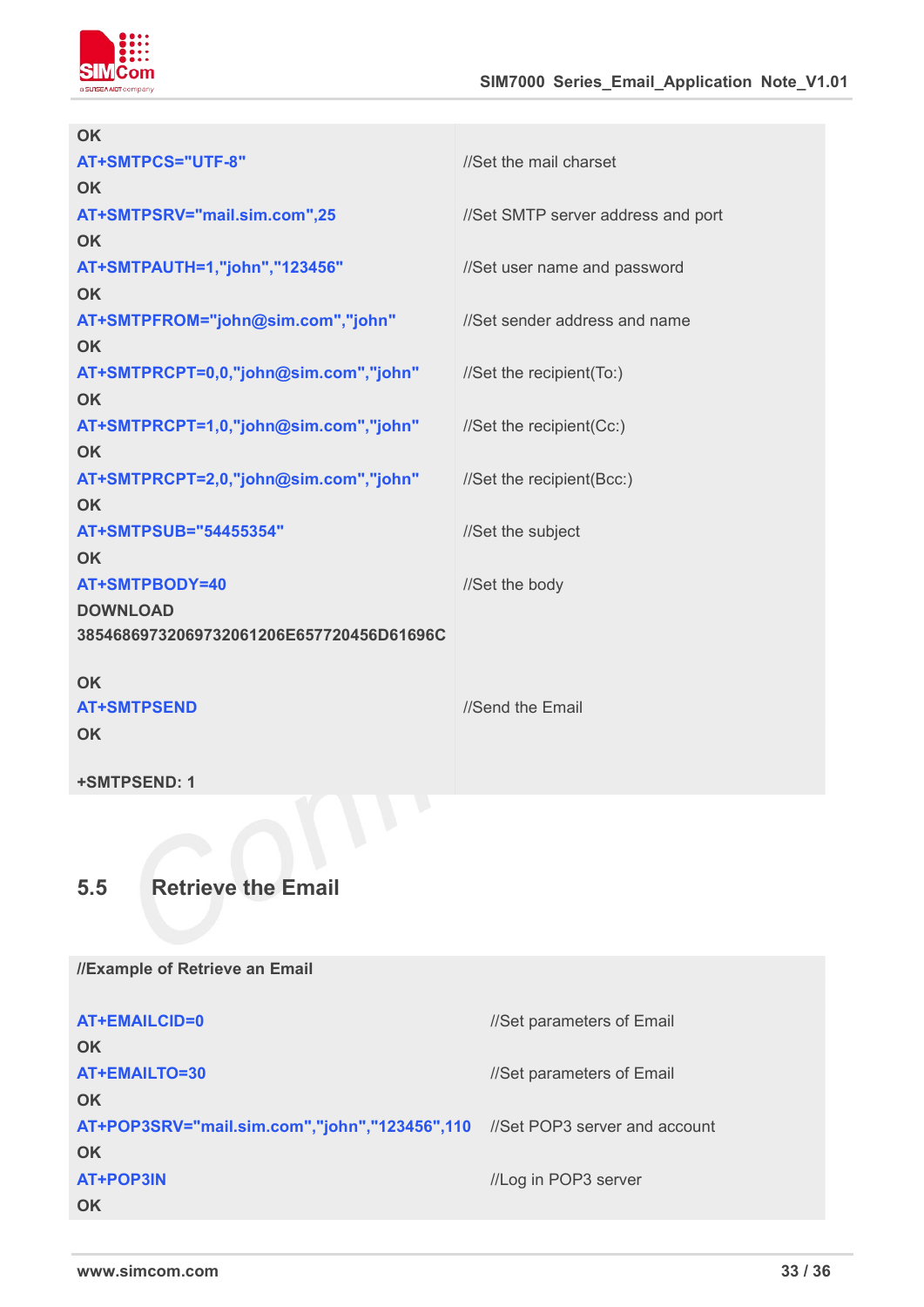

| <b>+POP3IN: 1</b><br>AT+POP3NUM<br><b>OK</b>                               | //Get Email number and total size        |  |
|----------------------------------------------------------------------------|------------------------------------------|--|
| +POP3NUM: 1,2,11124<br>AT+POP3LIST=1<br>OK                                 | //Get the specific Email's size          |  |
| +POP3LIST: 1,1,5556<br>AT+POP3CMD=4,1<br>OK.                               | //Retrieve the specific Email            |  |
| +POP3CMD: 1<br>AT+POP3READ=1460<br>+POP3READ: 1,1460<br>$\sim$ $\sim$      | //Get the Email content                  |  |
| <b>OK</b><br>AT+POP3READ=1460<br>+POP3READ: 1,1460<br>$\sim$ $\sim$ $\sim$ |                                          |  |
| <b>OK</b><br>AT+POP3READ=1460<br>+POP3READ: 2,1183<br>$\sim$ $\sim$ $\sim$ | //The Email's content is read completely |  |
| <b>OK</b><br>AT+POP3OUT<br>OK                                              | //Log out POP3 SERVER                    |  |
| <b>+POP3OUT: 1</b>                                                         |                                          |  |

#### **5.6 Delete the Email**

**//Example of Delete an Email**

**OK**

**AT+EMAILCID=0** //Set parameters of Email

**AT+EMAILTO=30** //Set parameters of Email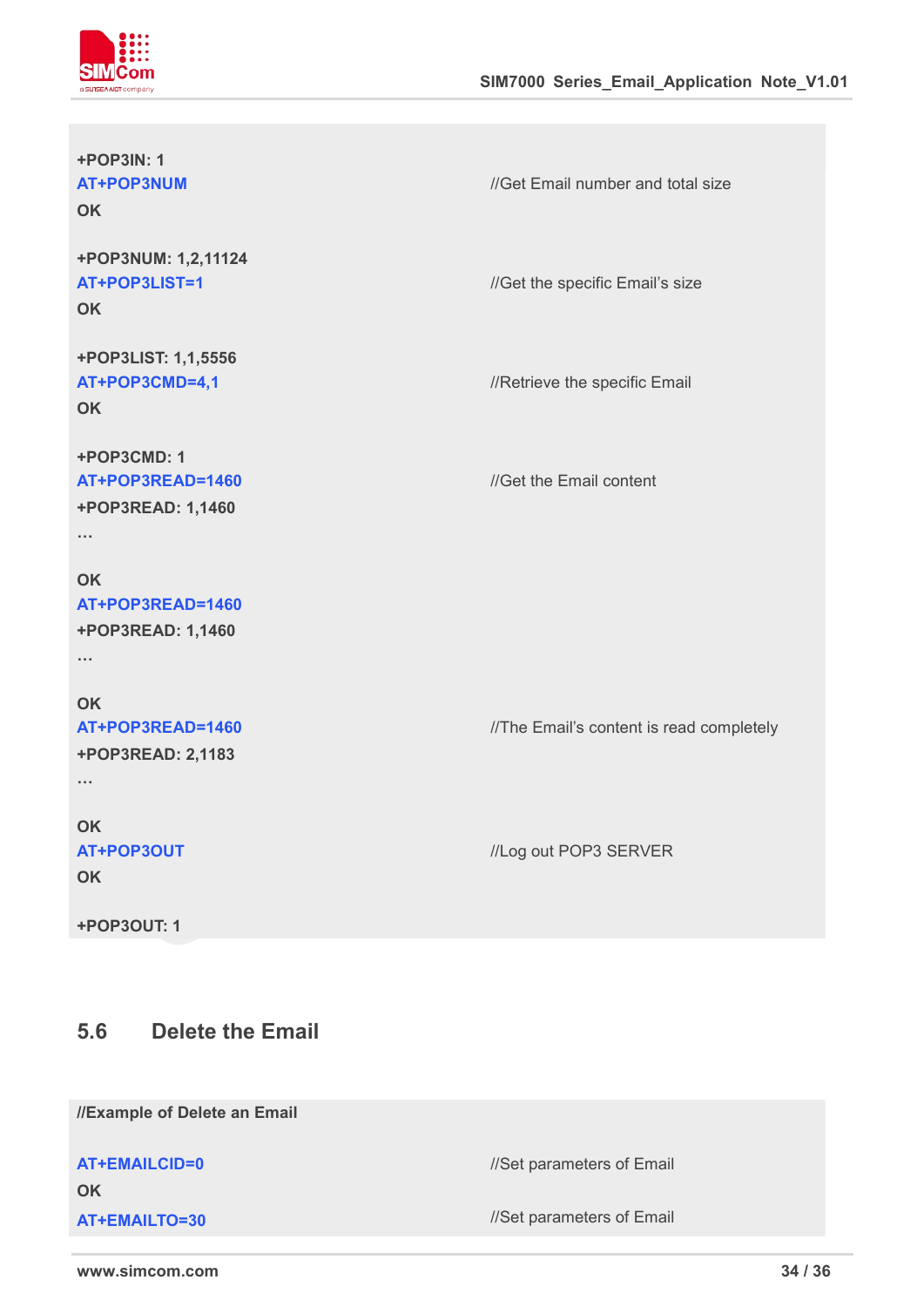

| <b>OK</b>                                                                   |                                   |  |
|-----------------------------------------------------------------------------|-----------------------------------|--|
| AT+POP3SRV="mail.sim.com","john","123456",110 //Set POP3 server and account |                                   |  |
| <b>OK</b>                                                                   |                                   |  |
| <b>AT+POP3IN</b>                                                            | //Log in POP3 server              |  |
| <b>OK</b>                                                                   |                                   |  |
| <b>+POP3IN: 1</b><br>AT+POP3NUM<br><b>OK</b>                                | //Get Email number and total size |  |
| +POP3NUM: 1,2,11124<br>AT+POP3DEL=1<br><b>OK</b>                            | //Mark the Email to delete        |  |
| +POP3DEL: 1<br>AT+POP3OUT<br><b>OK</b>                                      | //Log out POP3 SERVER             |  |

**+POP3OUT: 1**

## **5.7 Get the Email's size and unique-id**

**//Example of Get Email's size and unique-id**

| <b>AT+EMAILCID=0</b><br><b>OK</b>                                                        | //Set parameters of Email         |  |
|------------------------------------------------------------------------------------------|-----------------------------------|--|
| <b>AT+EMAILTO=30</b>                                                                     | //Set parameters of Email         |  |
| <b>OK</b>                                                                                |                                   |  |
| AT+POP3SRV="mail.sim.com","john","123456",110 //Set POP3 server and account<br><b>OK</b> |                                   |  |
| <b>AT+POP3IN</b>                                                                         | //Log in POP3 server              |  |
| <b>OK</b>                                                                                |                                   |  |
| <b>+POP3IN: 1</b><br>AT+POP3NUM<br><b>OK</b>                                             | //Get Email number and total size |  |
| +POP3NUM: 1,2,35797<br>AT+POP3LIST=1<br><b>OK</b>                                        | //Get the specific Email's size   |  |